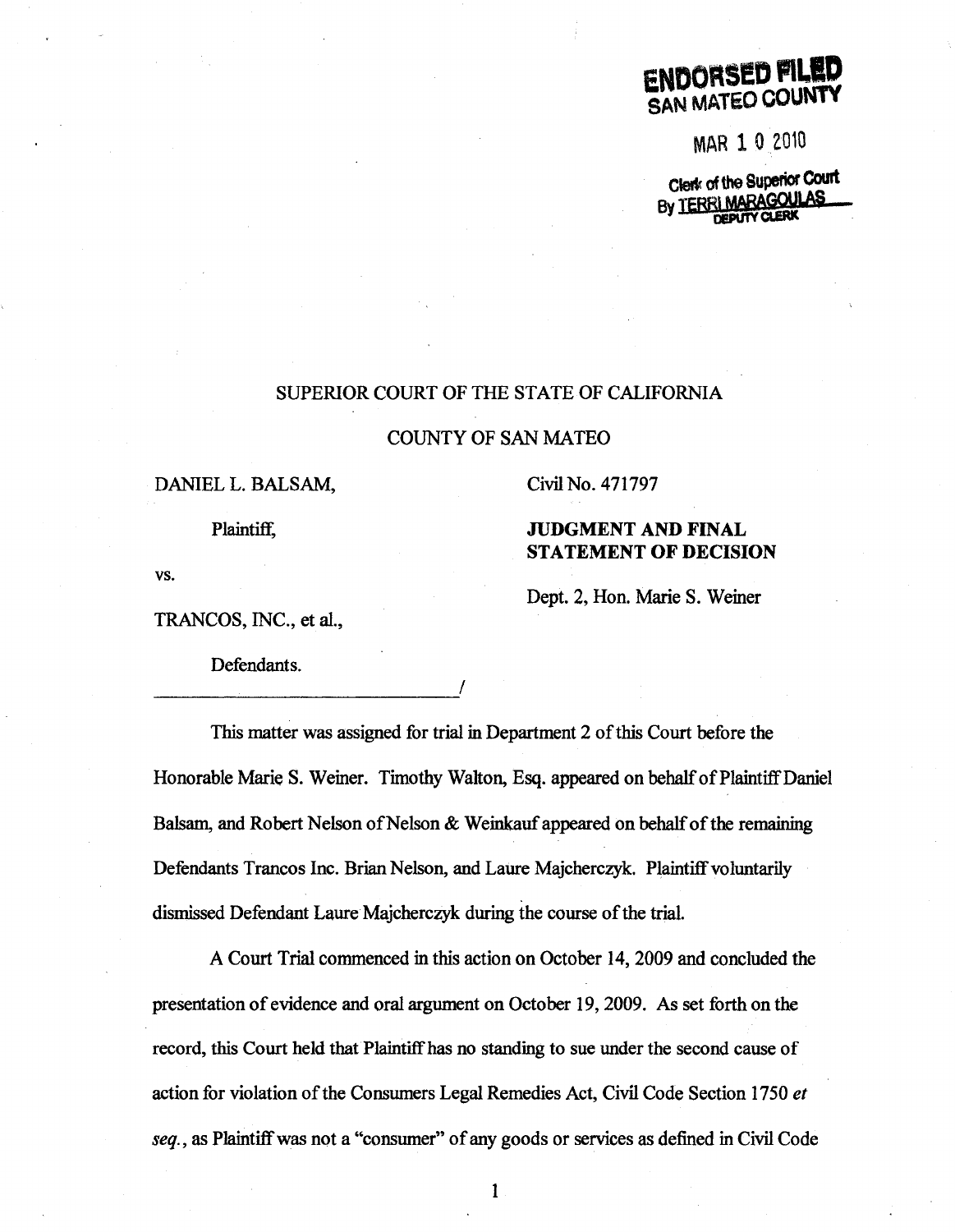Section 1761(d), and as Plaintiff did not sustain "any damages" caused by Defendants' alleged conduct as required by Section  $1780$ .<sup>1</sup> See Buckland v. Threshold Enterprises Ltd. (2007) 155 Cal. App. 4th 798, 809.

The Court also held that Plaintiff's first cause of action for violation of Business  $\&$ Professions Code Section 17529 *et seq.* is not pre-empted under federal, law, for the reasons set forth on the record, which are incorporated herein by reference without repeating. Further, it was undisputed that Plaintiffhad no claim for actual injury or actual monetary damages from any violation of the Business & Professions Code.

It was agreed by counsel for the parties that the third cause of action for declaratory relief was duplicate of the first cause of action.

According, the Court held that Plaintiffwas not entitled to a trial by jury, and proceeded with a court trial.

Plaintiff now argues, as an "objection" to the tentative decision, that he need not show "actual damages" in order to sue under the Consumer Legal Remedies Act. Plaintiff ignores the fact that there was no evidence that Plaintiff sustain *any* monetary loss. Plaintiff relies upon Meyer v. Sprint Spectrum L.P. (2009) 45 Cal.4th 634, but that case held, consistent with this Court's ruling, that a violation of CLRA is not enough  $-$  the Plaintiffmust have sustained some monetary implication *caused by* the defendant's violation of the law. Meyer, at p. 641 ("If the Legislature had intended to equate 'any damage' with being subject to an unlawful practice by itself, it presumably would have omitted the causal link between 'any damage' and the unlawful practice. and instead would have provided something like 'any consumer who is subject to a method, act, or practice declared to be unlawful by Section 1770 may bring an action' under CLRA.") The Supreme Court stated in Meyer that tort damages are not required, but "any damage" may include transaction costs and opportunity costs. Id., at p. 640. Plaintiffhad no evidence of any economic loss or costs incurred.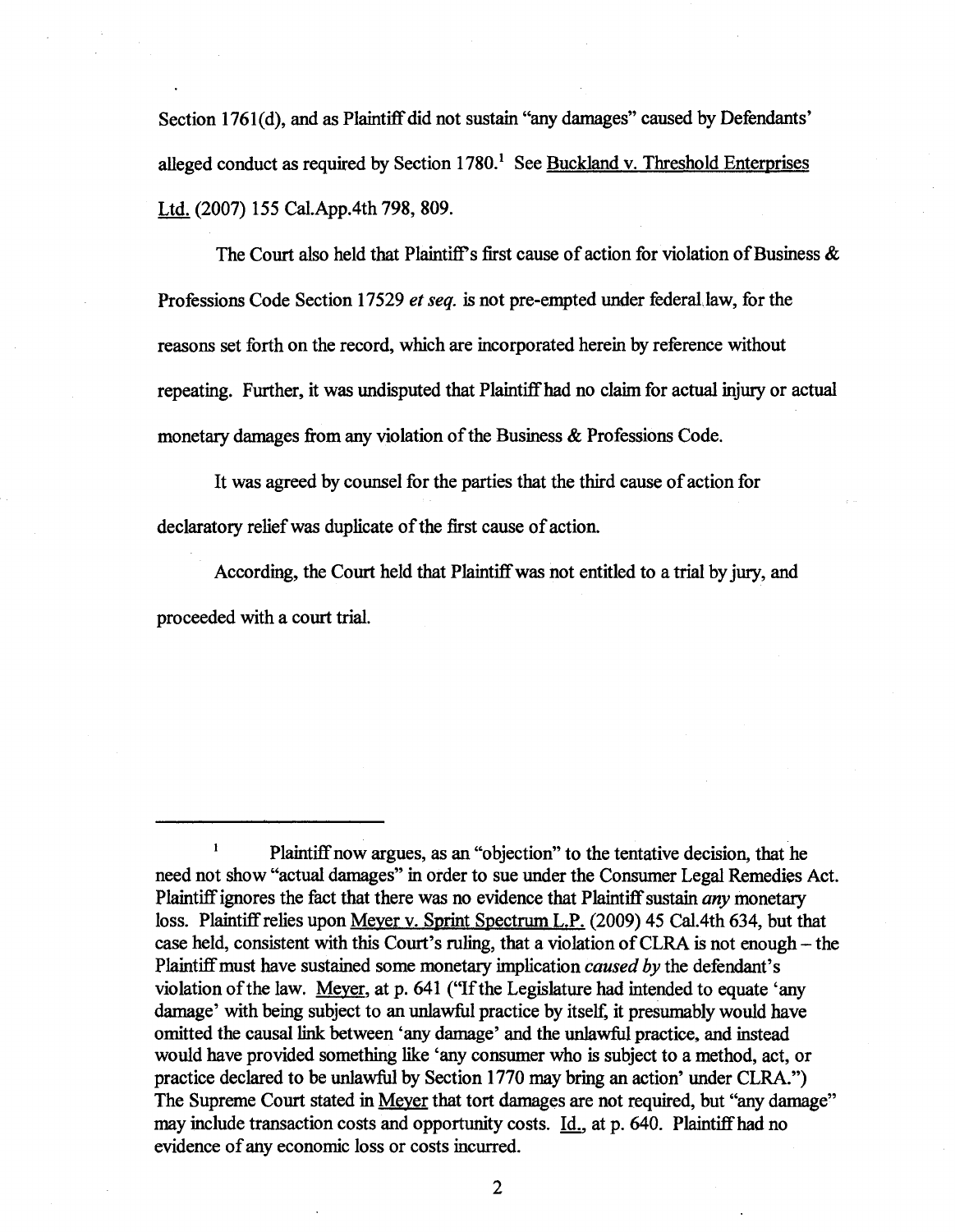Based upon a preponderance of the evidence presented at trial, and having considered the objections and responses to the tentative statement of decision, THE COURT FINDS as follows:

## *Material Facts Presented*

This case presents issues of first impression as to interpretation and application of Business & Professions C04e sections which prohibit spam emails.

Plaintiff Daniel Balsam is a licensed California attorney with experience in consumer protection litigation. Plaintiff Balsam is also a named plaintiff and/or attorney representing plaintiffs in dozens of lawsuits since 2002 against companies for unsolicited commercial email advertising, commonly known as "spam" emails. Plaintiffhas a website named "DanhatesSpam.com", undertakes efforts to track spammers, and has a weblog ("blog") with articles regarding spam litigation. Plaintiff personally has over 100 email addresses.

Plaintiff is a San Francisco resident who owns four computers, all of which are located in California. The subject of this lawsuit are eight emails sent to his email address

.@yahoo.com. This constitutes a "California address" under B&P Code Section 17529(b). Plaintiff received these eight emails in July and August 2007. It is undisputed that the emails were sent by Defendant Trancos Inc.

Brian Nelson is the CEO and founder of Defendant Trancos Inc. Defendant Trancos has 44 employees and three offices (the headquarters in Redwood City, in Malibu, and in New York). Defendant Trancos owns/registered 477 different domain names. These are privately registered through DomainsByProxy. Defendant privately registers its domain names and uses DomainsByProxy so that reference to that site by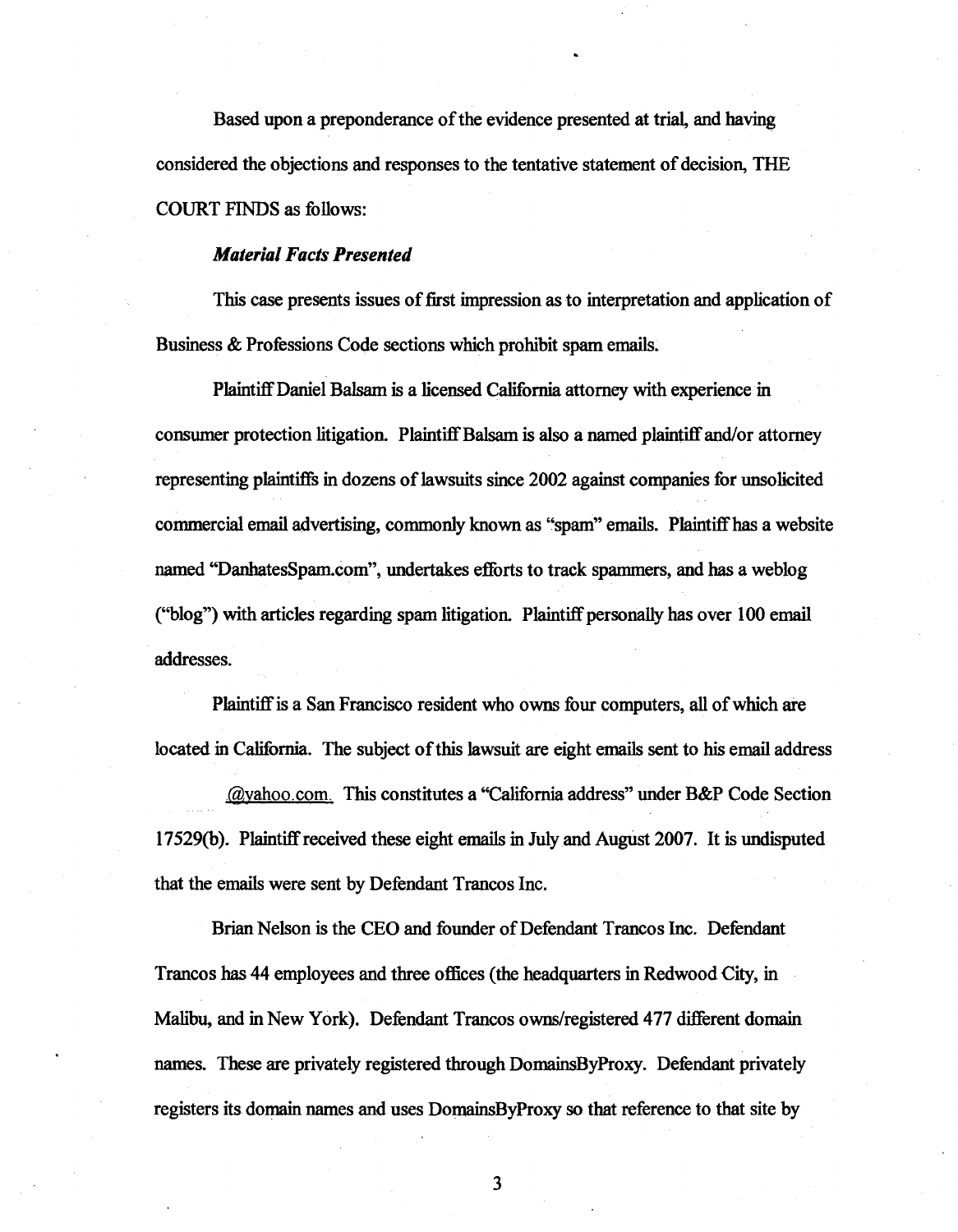members of the public would not reveal the true owner of the domain name. The purpose of private registration of these domain names by Defendant was to avoid complaints by the public, and avoid getting direct complaints by members of the public. Indeed, Defendant previously had threatening phone calls from people who wanted to opt-out of their email lists. Use of private registration avoided receiving threatening phone calls over unsolicited emails. Rather, Defendant would require, by this method, that unhappy people would have to (1) leave message with Domains By Proxy to supposedly forward to Trancos and/or (2) affirmatively unsubscribe by opting out from the domain name communication.

During the relevant time period, namely the Summer of 2007, Trancos had a division called Meridian. It managed nine email lists including Hi-Speed Media email lists. Defendant would find internet advertisers, and send advertisements using email lists provided by Hi-Speed Media/ValueClick (which is a huge network advertiser).

It was Nelson's understanding that Hi-Speed MedialValueClick obtained emails subject to the proviso that the emails could be used for itself or its ''partners'', and by this broad authorization Hi-Speed could use emails of its customers for any commercial use whatsoever as long as it shared in the revenue. Hi-Speed Media provided (and kept ownership) of the email address lists and Trancos "managed" the lists and used them to send out email advertisements. Revenue from the advertising was then split between Trancos and Hi-Speed Media. This arrangement commenced in June 2007 and was terminated in September 2007 - because Trancos was losing money or not making money. Meridian is no longer a division of Trancos since its efforts were discontinued in 2007. Thus Defendant has stopped doing the allegedly wrongful conduct of which Plaintiff complains.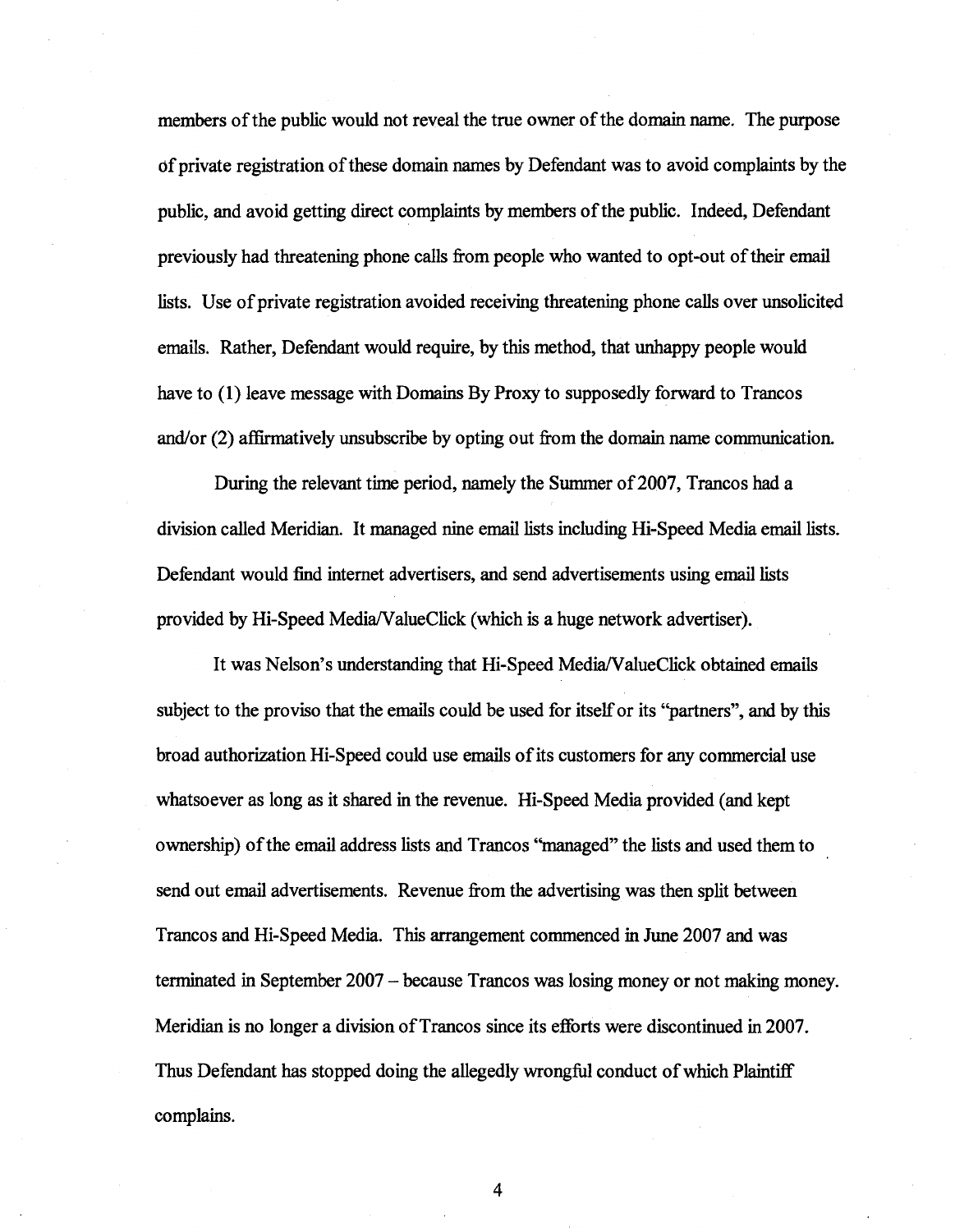Defendant Trancos Inc. sent eight emails to Plaintiff. As best as Defendant can determine, Trancos obtained Plaintiff's email address from GiveAwayCafe.com, which is owned by Hi-Speed Media, which is owned by Value Click. Defendant used eight different domain names to send the eight emails to Plaintiff.

According to each of the eight emails, Plaintiff allegedly gave consent for use of his email address on "2007 July 11" for IP address 64.184.86.246. Plaintiff presented uncontradicted evidence that Plaintiff *never* consented to receive any of these eight emails from any of the sources, including Defendant Trancos, Hi-Speed Media, ValueClick, Give Away Cafe.com, and the eight advertisers.

Defendant Nelson testified that it is possible for someone - who is not Plaintiff to type Plaintiff's email address into the website of Give AwayCafe.com, and thereby "authorizing" use of Plaintiff's email. Thus it is possible that email is used by an advertiser or list collector which is not authorized by the true person.

The eight emails received by Plaintiff from Defendant Trancos are as follows, in order as set forth in Trial Exhibit #2:

Email #1: The email from IP address 75.140.65.221, dated July 22,2007, states it is from "Paid Survey" with an email address of survey@misstepoutcome.com. The Subject stated is "Get paid 5 Dollars for 1 survey". The content in the body of the email is a commercial advertisement purportedly by Survey Adventure. In regard to opting out of future emails, it states at the end of the email:

To block further mailings, write to: Strategic Financial Publishing, Inc., 10535 E. Washington Street, Ste. 310, Indianapolis, IN 46229-2609 or http://misstepoutcome.com/soi?m+79444&!=2

We hope you enjoyed receiving this email, but if you no longer wish to receive our emails please click here.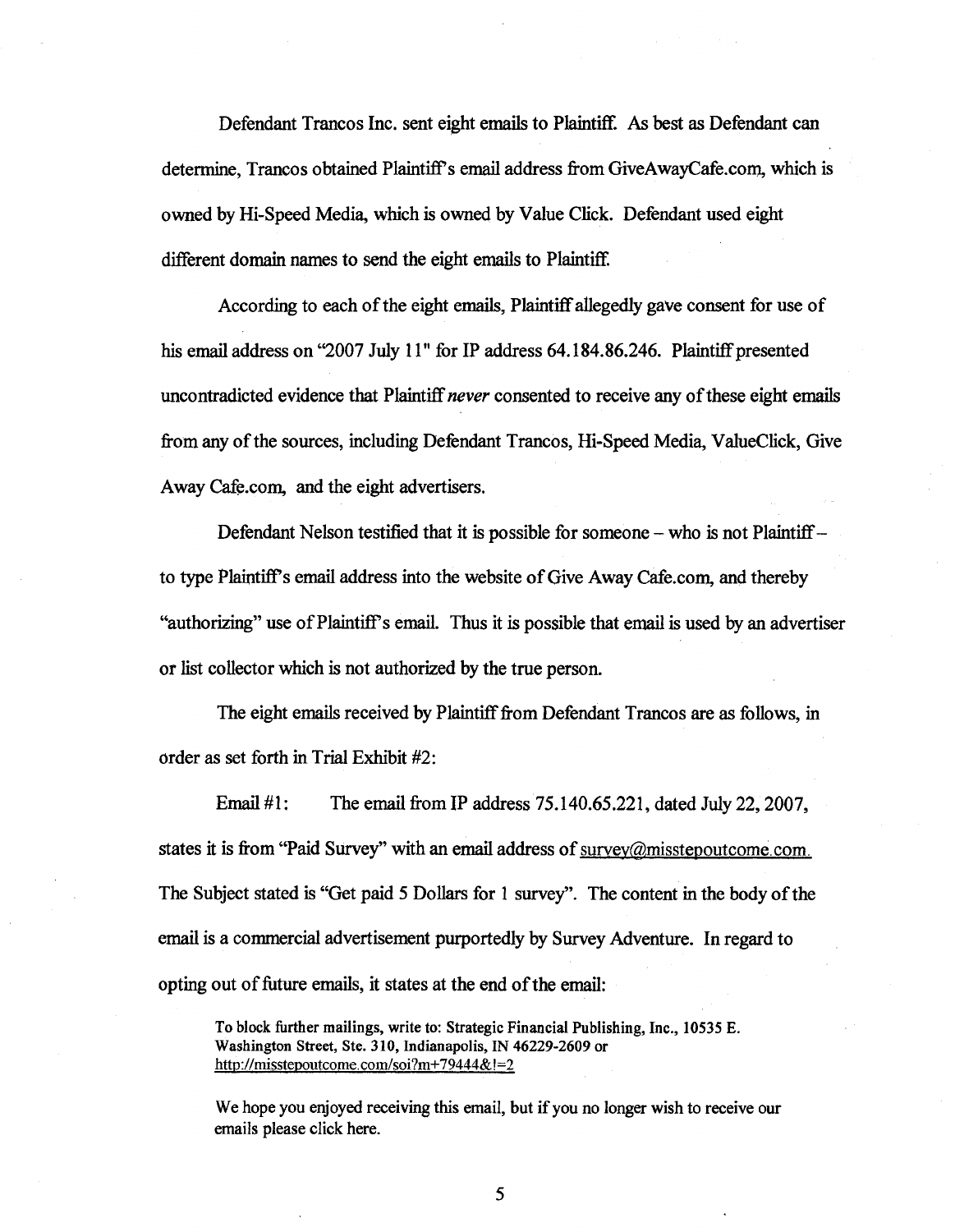# USAProductsOnline.com 11870 Santa Monica Blvd. Suite #106-529 Los Angeles, C.A. 90025

Paid Survey is not the name of any existing company, but rather treats the "from" line as though an additional "subject" line. Evidence was presented that there is no company actually named misstepoutcom and no website named www.misstepoutcome.com. but rather this is nonsensical name for one of Defendant Trancos' hundreds of privately registered domain names. Brian Nelson never had any communications with anyone at Strategic Financial Publishing nor Survey Adventure.

If one clicks on the advertisement for Survey Adventure, you do *not* "get paid 5 dollars for 1 survey". Indeed, you are obligated to sign up for three offers, then take multiple surveys and have no guarantee of getting paid anything by anyone for taking the survey. Of the people who testified at trial, no one who actually tried the website got paid for taking a survey.

There is no actual company named USAProductsOnline.com nor USA Products Online. No such entity is registered as a corporation, LtC or limited partnership to do business in the State of California, and is not a registered fictitious business name in Los Angeles County or San Mateo County. There is no website at

www.USAProductsOnline.com. This is a domain name created by Defendant Trancos which has no real existence.

Email #2: The email from IP address 75.140.65.217, dated July 21, 2007, states it is from "Your Business" with an email address of franchisegator@modalworship.com. The Subject stated is "Be Your Own Boss! You could own a franchise!" The content in the body of the email is a connnercial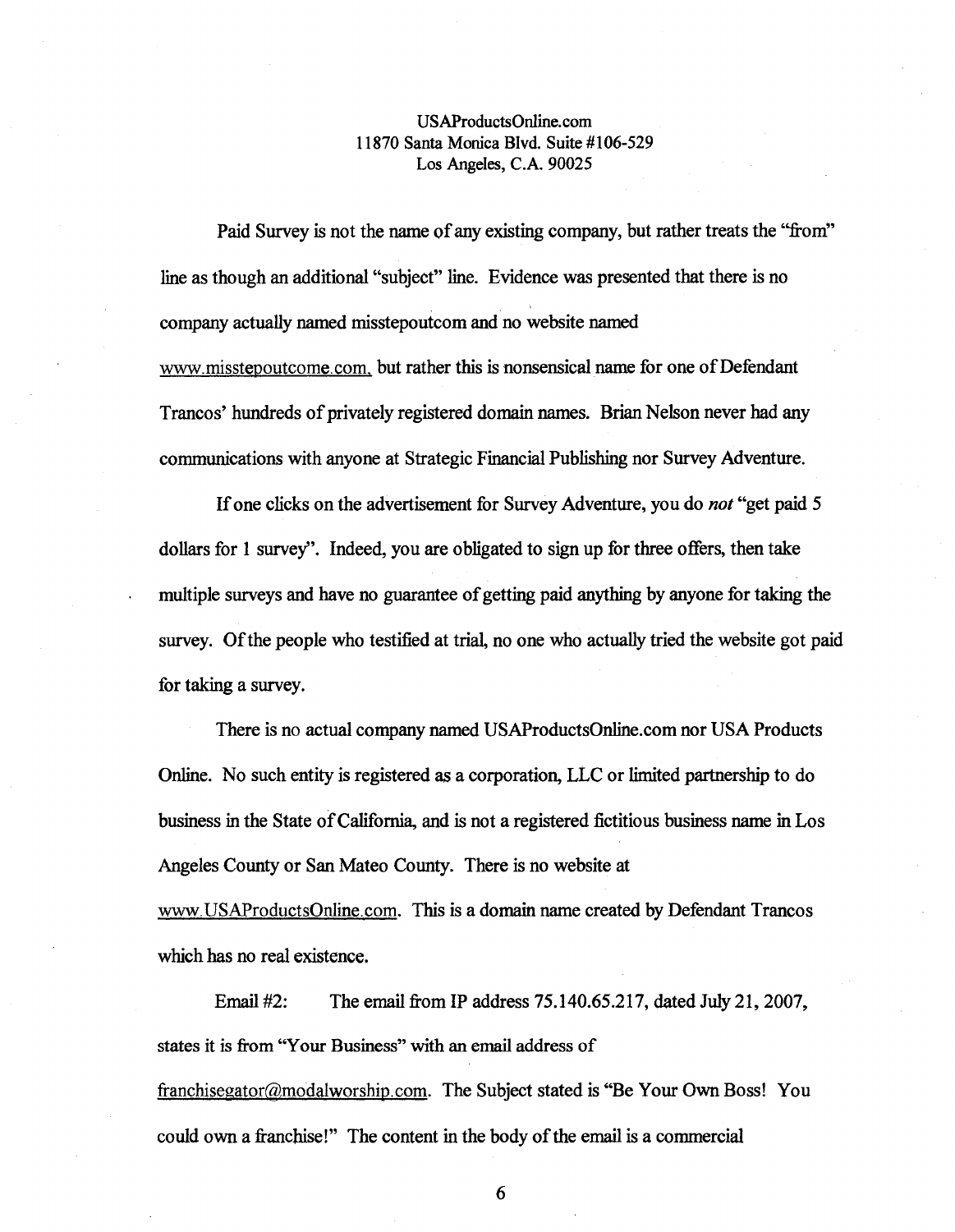advertisement purportedly by Franchise Gator. In regard to opting out of future emails, it states at the end of the email:

### To unsubscribe, click here. Or mail a copy of this email to: Franchise Gator  $3155<sup>th</sup>$  Ave S, Suite 100 Seattle, WA 98104

We hope you enjoyed receiving this email, but if you no longer wish to receive our emails please click here.

# USAProductsOnline.com 11870 Santa Monica Blvd. Suite #106-529 Los Angeles, C.A. 90025

Again, there is no actual business named Your Business, no actual entity named modalworship, no website at www.modalworship.com, and no actual entity named USA Products Online or USAProductsOnline.com. The name of the true sender, Trancos, appears nowhere.

Email #3: The email from IP address 75.140.65.210, dated July 27,2007, states it is from "Christian Dating" with an email address of

ChristianDating@moussetogether.com. The Subject stated is "Date single Christians". The content in the body of the email is a commercial advertisement purportedly by ChristianCafe.com. In regard to opting out of future emails, it states at the end of the email:

Unsubscribe: To stop receiving email messages from or on behalf of ChristianCafe.com write to: 600 Alden Road, Suite 210, Markham, ON L3R OE7

We hope you enjoyed receiving this email, but if you no longer wish to receive our emails please click here.

> USAProductsOnline.com 11870 Santa Monica Blvd. Suite #106-529 Los Angeles, C.A. 90025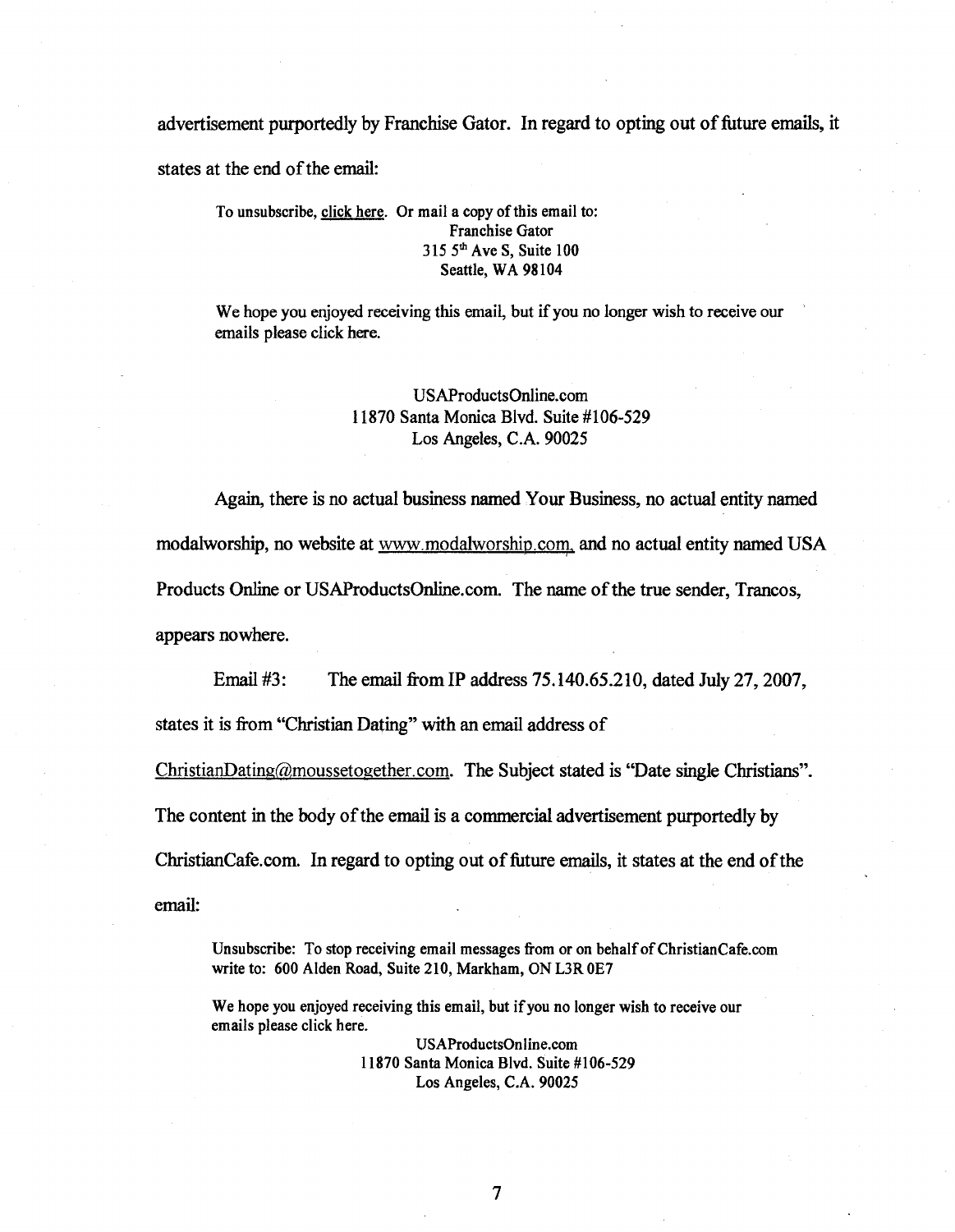No evidence was presented as to whether ChristianCafe.com actually exists or references a real business. The business is not named Christian Dating. There is no actual entity "moussetogether", no website at www.moussetogether.com, and no actual entity named USA Products Online. com. The name of the true sender, Trancos, appears nowhere.,

Email #4: The email from IP address 75.40.65.209, dated July 27,2007,

states it is from "Your Promotion" with an email address of

YourPromotion@mucousmarguise.com. The Subject stated is "Workers Needed Online". The content in the body of the email is a commercial advertisement giving no indication of the name of the advertiser or business. In regard to opting out offuture emails, it states at the end of the email:

Ad Sponsors LLC 4301 N.W. 63rd St., Suite 105 Oklahoma City, OK 73116 Follow this link for removal: http//mucousmarquise.com/soi?m=151444&!=1

We hope you enjoyed receiving this email, but if you no longer wish to receive our emails please click here.

> USAProductsOnline.com 11870 Santa Monica Blvd. Suite #106-529 Los Angeles, C.A. 90025

There is no business named "Your Promotion", no entity called mucousmarquise nor any website at www.mucousemarguise.com. The nature of Ad Sponsors LLC is unknown. There is no USA Products Online.com. The name of the true sender, Trancos, appears nowhere.

Email #5: The email from IP address 75.140.65.226, dated July 31,2007, states it is from "Bank Wire Transfer Available" with an email address of BankWireTransferAvailable@minuteprovenance.com. The Subject stated is "Sign up for a 24-hour Renters Cash Advance". The content in the body of the email is a commercial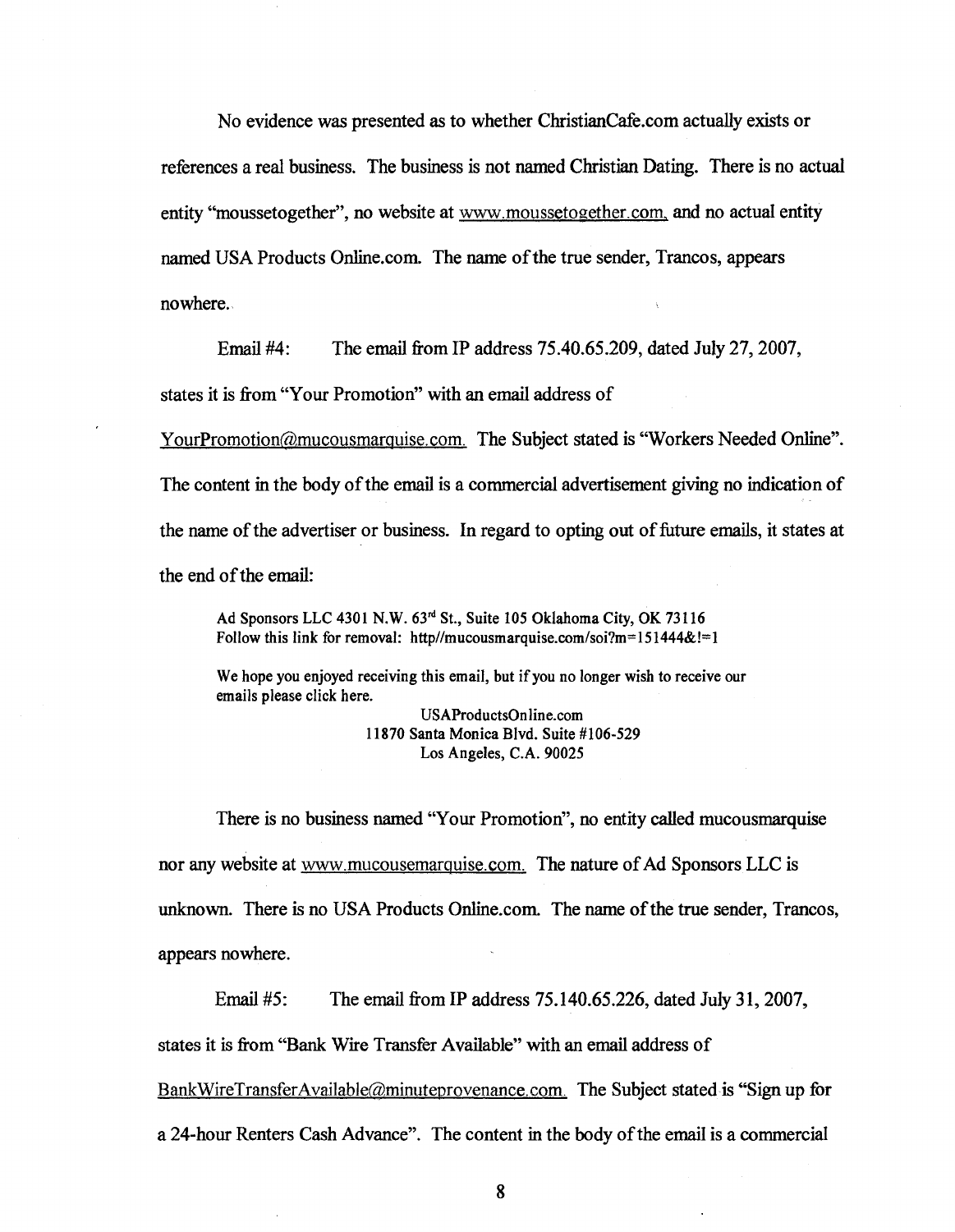advertisement giving no indication of the name of the advertiser or business. On the contrary, the small print at the end of the ad states that the advertiser is a conduit for financial institutions and is not a lender itself, but rather only a "sponsor". These are for usurious loans of 300% to 800%. In regard to opting out of future emails, it states at the end of the email:

To stop further mailings, visit this link: https:// secure. renterscashadvance. com/unsubscribe.php or write: RentersCashAdvance, 260 West 36<sup>th</sup> Street FL 10, New York NY 10018.

We hope you enjoyed receiving this email, but if you no longer wish to receive our emails please click here.

# USAProductsOnline.com 11870 Santa Monica Blvd. Suite #106-529' Los Angeles, C.A. 90025

Once again, there is no company "BankWireTransferAvailable", there is no entity ''minuteprovenance'', no website at minuteprovenance.com, no entity Renters Cash Advance, and no entity USA Products Online.

Email  $#6$ : The email from IP address 75.140.65.228, dated August 11, 2007, states it is from "eHarmony" with an email address of eHarmony@minecyclic.com. The Subject states is "You Could Be in Everlasting Dating Harmony". The content in the body of the email is a commercial advertisement byeHarmony for their singles-matching services. There is an opt-out opportunity at the end of the email, by mail or by clicking a link *with eHarmony*. It is undisputed that eHarmony is a real company, generally known to the public. There is also an opt-out opportunity allegedly with

USAProductsOnline.com. Apparently, Plaintiff's claim is based upon the non-existence of minecyclic and USA Products Online, and the lack of identification of Trancos.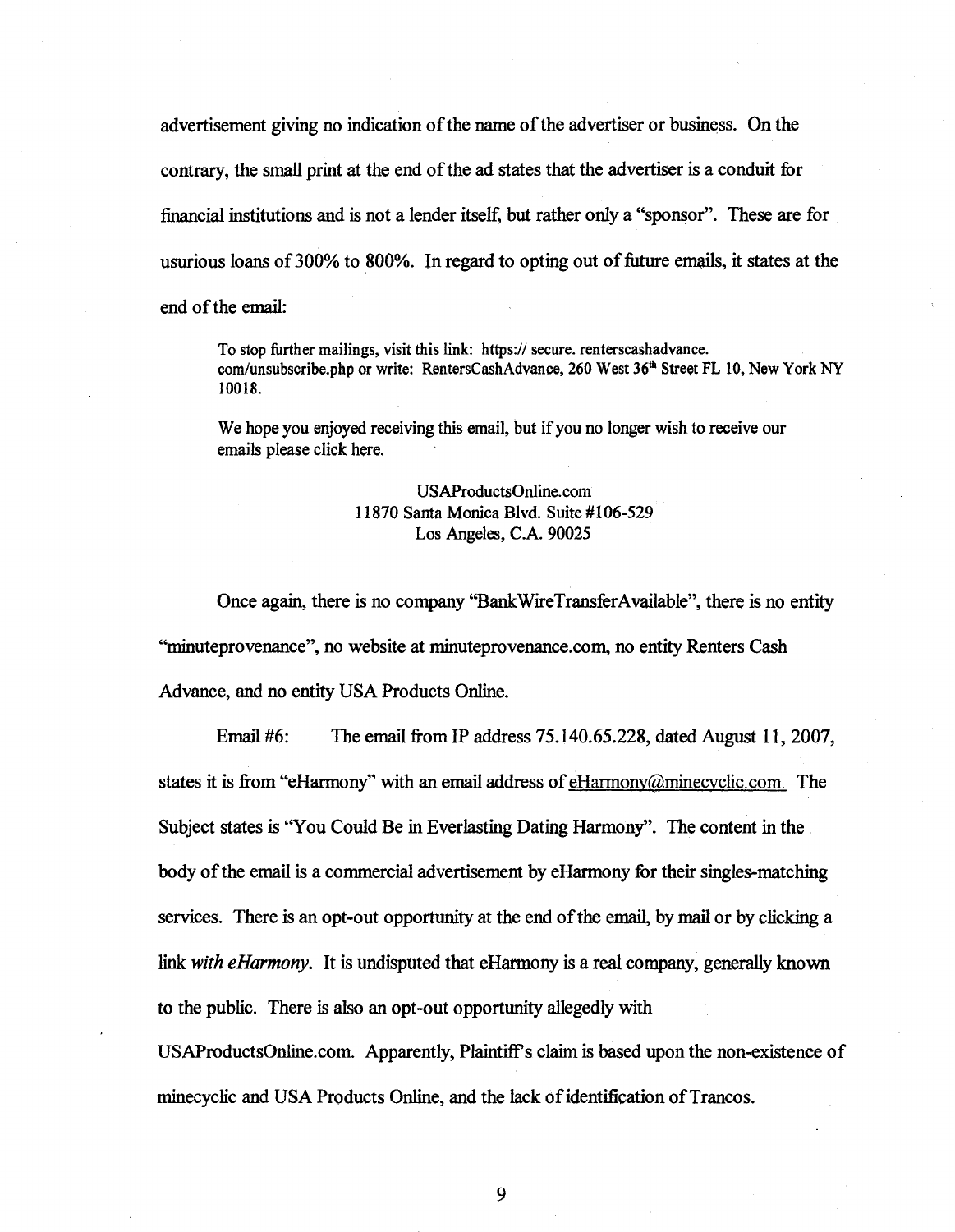Email #7: The email from IP address 75.140.65.206, dated August 14, 2007,

states it is from "Dating Generic" with an email address of

dating@mythicaldumbwaiter.com. The Subject is "It's a Great Time to Say Hello to Someone New!" The content in the body of the email is a commercial advertisement with no identification of the advertiser or business. Instead it contains a suggestive photo ofa young woman, scanty clad in lingerie. There is not even a name of the entity whom you could contact to unsubscribe in the first instance. In regard to opting out of future emails, it states at the end of the email:

We respect your privacy. If you wish to no longer receive emails like this one, please click here to unsubscribe and your email address will be removed from future email promotions. You can also unsubscribe by writing to us at 800 EI Camino Real Suite #180, Mountain View, CA 94040. Please allow up to 10 days upon receipt to process physical mail.

We hope you enjoyed receiving this email, but if you no longer wish to receive our emails please click here.

> USAProductsOnline.com 11870 Santa Monica Blvd. Suite #106-529 Los Angeles, C.A. 90025

Plaintiff Daniel Balsam investigated the address listed in Mountain View,

California. At that address, Plaintiff found that it was a shared suite with no company named listed at all. Thus, even if mail was sent, there would be no one to direct the mail *to,* because multiple businesses are sharing the suite. Thus the physical address given for mailing an opt-out is useless.

Needless to say, there is no company named Dating Generic, no entity Mythical

Dumbwaiter, no website mythicaldumbwaiter.com, and no entity USA Products Online.

Email #8: The email from IP address 75.140.65.204, dated August 13,2007, states it is from "Join Elite" with an email address of loinElite@nationalukulele.com The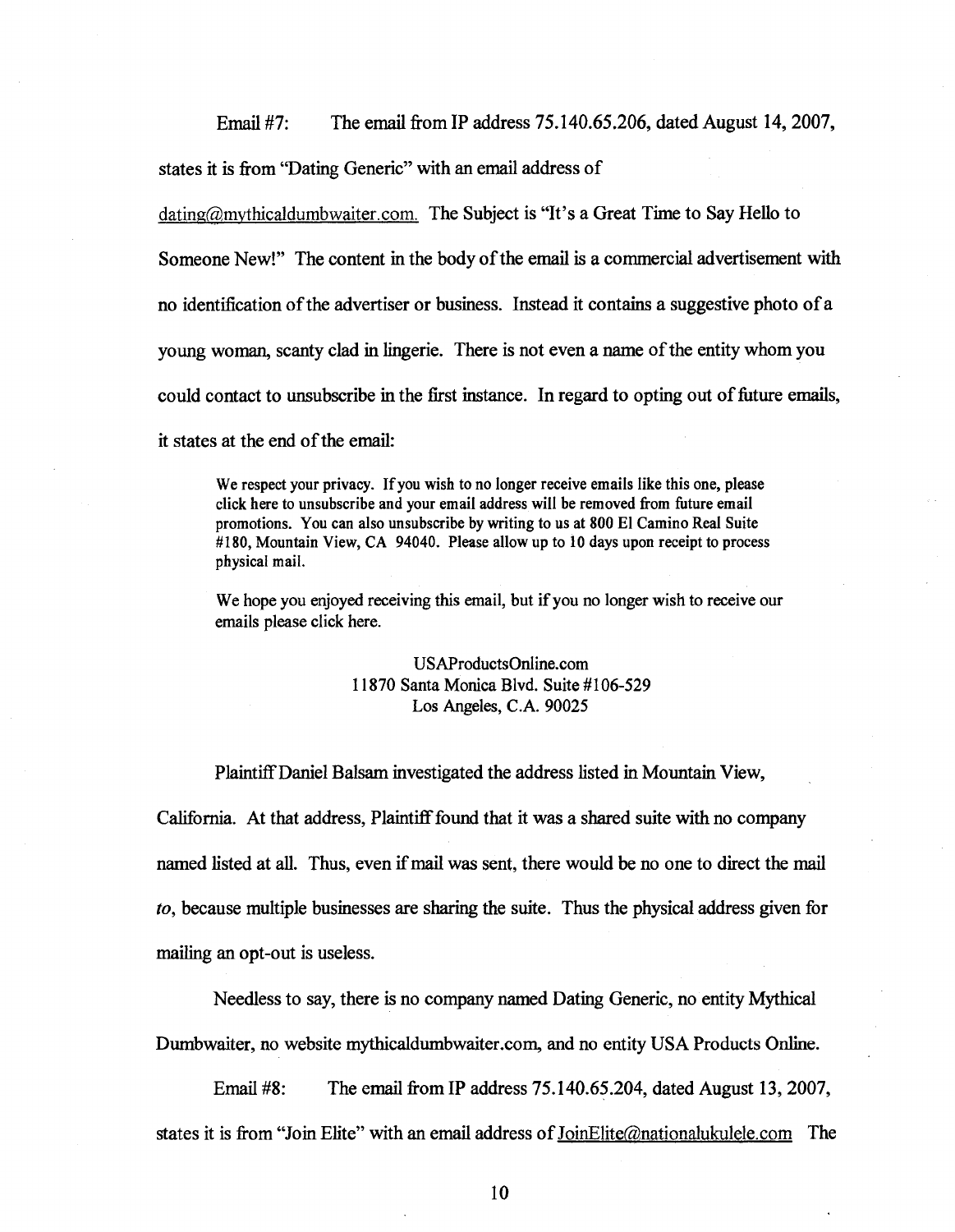Subject stated is "Get your criminal Justice Degree". The content in the body of the email is a commercial advertisement about getting a criminal justice degree, but there is no identification of any person, company or business as the advertiser. No true sender is identified. Plaintiff clicked on the ad, and was transferred to "Find the Right School", which lists several online universities, but no identification of the business sponsor. In regard to opting out of future emails, it states at the end of the email:

We respect your privacy. If you wish to no longer receive emails like this one, please click here to unsubscribe and your email address will be removed from future email promotions. You can also unsubscribe by writing to us at 800 EI Camino Real Suite #180, Mountain View, CA 94040. Please allow up to 10 days upon receipt to process physical mail.

We hope you enjoyed receiving this email, but if you no longer wish to receive our emails please click here.

> USAProductsOnline.com 11870 Santa Monica Blvd. Suite #106-529 Los Angeles, C.A. 90025

As set forth above, Plaintiff Daniel Balsam investigated the address listed in Mountain View only to find that it is a shared suite with no company name identified and no way for mail to be delivered to a particular person or company. As set forth above, there is no USA Products Online. There is no entity named Join Elite nor named national ukulele.

Plaintiff Daniel Balsam investigated the address of USAProductsOnline.com,

which is listed at the end of each of these eight emails from Trancos. The address on Santa Monica Boulevard is a UPS Store, not the address of the business. Defendant Nelson admitted that this is not a physical location for Defendant Trancos, but merely a postal box. Plaintiff subpoenaed documents for this address from the UPS Store (Trial Exhibit #9), and the application for the postal box is in the name of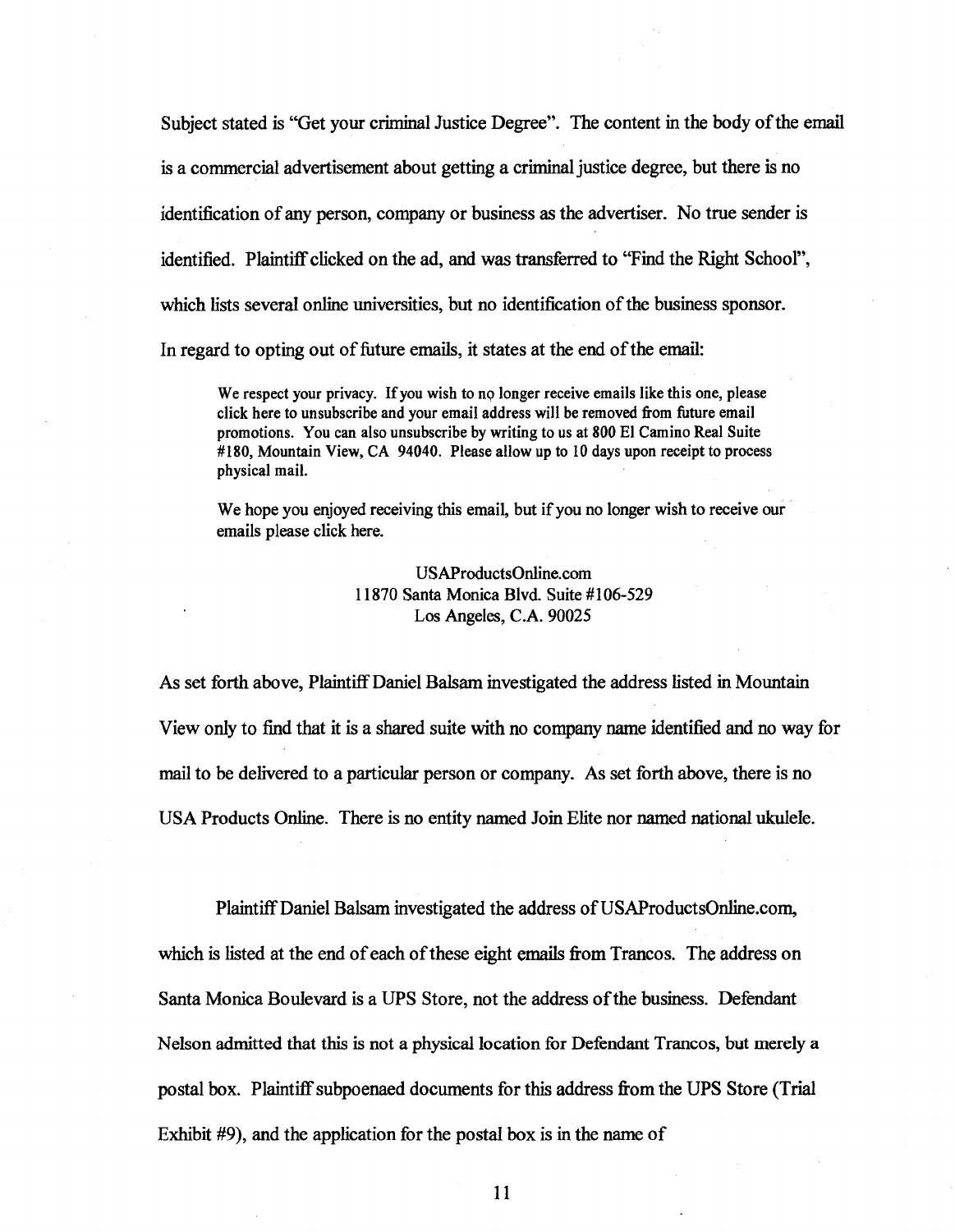USAProductsOnline.com - an entity which does not exist. The physical address given on the application is the Trancos office that was in Pacific Palisades, California.

Plaintiff never "clicked" to opt-out of any of these email communications Plaintiff never sent a letter asking to opt-out of future communications from these companies. Plaintiff did not attempt to "reply" to these emails with a request to stop sending future communications.

Opting out by the recipient is not required under the law. Indeed, the Attorney General and Internet Service Providers, such as Plaintiff's ISP Yahoo, tell the public *not*  to respond or click on the opt-out button, because it is more likely to *cause* more spam to be sent - because it confirms the viability of the email address.

Plaintiff did sent a certified letter addressed to USAProductsOnIine.com at the UPS address, which was received on August 9, 2007, complaining about receiving five spam emails, and demanding a remedy under the law of a \$1000 penalty. Plaintiff never received a reply.

Plaintiff was not tricked into believing that these emails were anything other than commercial advertisements. Plaintiff was not tricked into seeking to purchase any goods or services. Plaintiffhas a policy of never purchasing anything from a spam advertiser. The problem for Plaintiff is that the use of hundreds of nonsensical names for the sender tricks the spam filters from catching and identifYing spam (and sending it into the spam file of a person's email).

During the relevant time period, Trancos had a procedure for deleting or otherwise segregating recipients who electronically request to "opt-out" of future communications from the same entity who provided the service lists. Trancos also commonly utilized a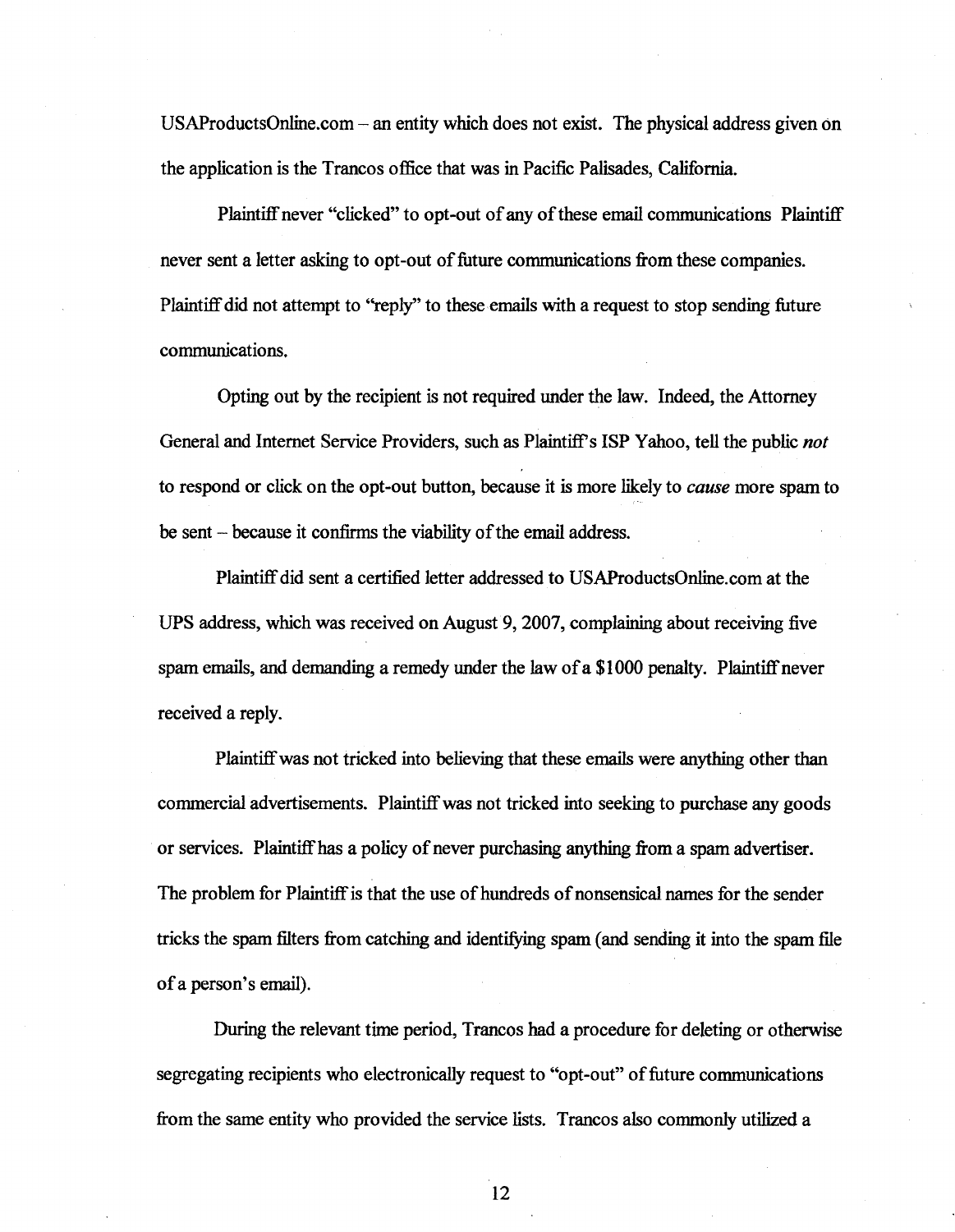form of contract (with those entering into an agreement to provide e-mail lists for sending of advertisements and the sharing of revenue) explicitly requiring its ''partner'' to represent that the e-mails were authorized or otherwise acquired through direct consent. Notably, the agreement with Hi~Speed Media did *not* use this standard contract, but rather had no promises or representations by Hi-Speed that they had direct consent or other authorization for the use of the e-mails provided.

Plaintiffhas not received any further spam from Defendant since August 2007. Defendant Nelson testified to efforts to erase or exclude Plaintiff's e-mail address from all subsequent use of e-mail lists, now and in the future.

#### *Applicable Law*

The parties' requests for judicial notice are GRANTED as to federal and non-California reported decisions and statutes and California legislative history, and is DENIED as to unreported California trial court decisions.

Pertinent provisions of the California Business & Professions Code prohibiting spam are as follows:

Section 17529.1

(a) "Advertiser" means a person or entity that advertises through the use of commercial e-mail advertisements.

(b) "California electronic mail address" or "California e-mail address" means any of the following: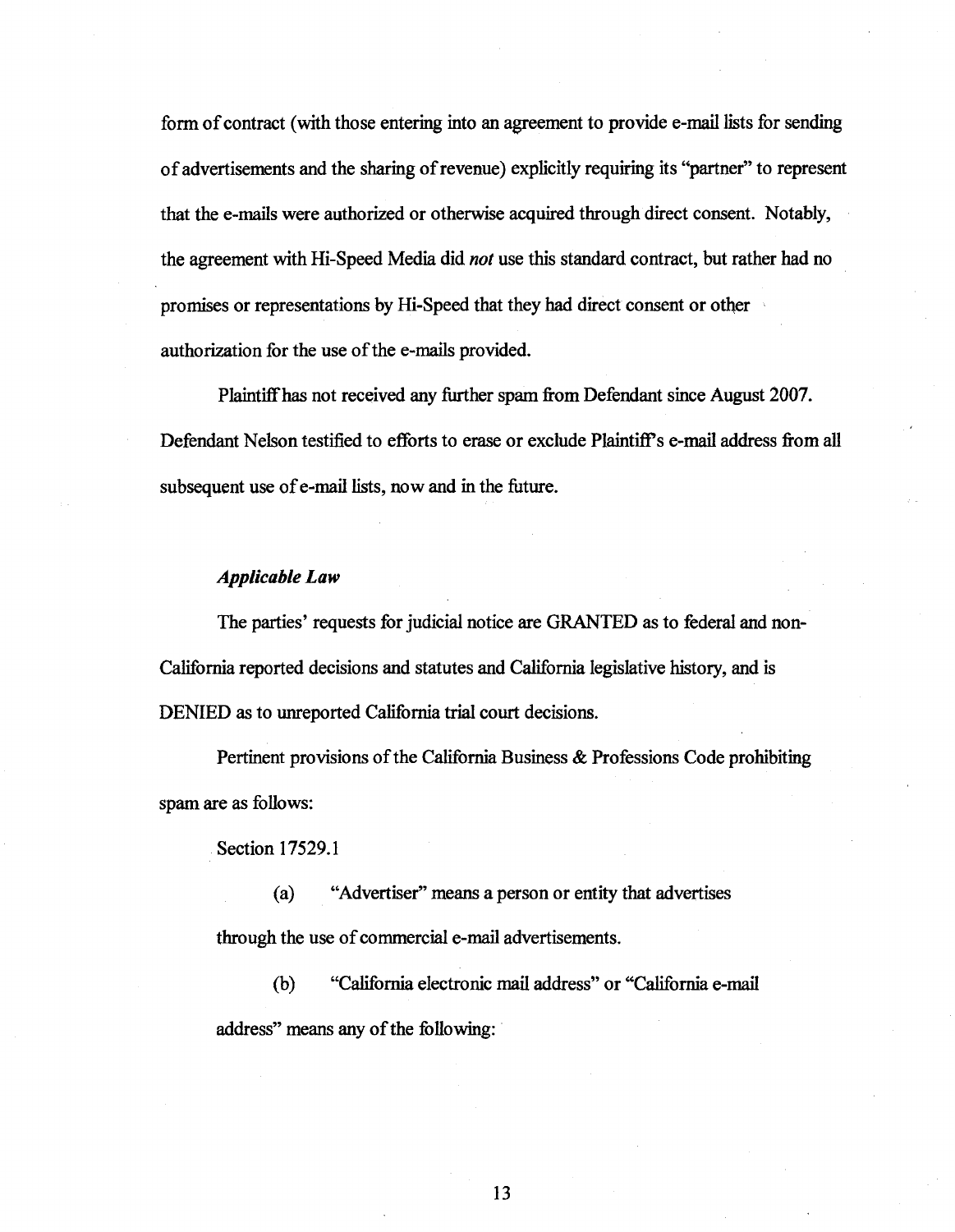(1) An e-mail address furnished by an electronic mail service provider that sends bills for furnishing and maintaining that e-mail address to a mailing address in this state;

(2) An e-mail address ordinarily accessed from a computer located in this state.

(3) An e-mail address furnished to a resident of this state.

( c) "Commercial e-mail advertisement" means any electronic mail message initiated for the purpose of advertising or promoting the lease, sale, rental, gift, offer, or other disposition of any property, goods, services, or extension of credit.

(d) "Direct consent" means that the recipient has expressly consented to receive e-mail advertisements from the advertiser, either in response to a clear and conspicuous request for the consent or at the recipient's own initiative.

\* \* \*

(i) "Initiate" means to transmit or cause to be transniitted a commercial e-mail advertisement or assist in the transmission of a commercial e-mail advertisement by providing electronic mail addresses where the advertisement may be sent ...

\*\*\*

(1) "Preexisting or current business relationship," as used in connection with the sending of a commercial e-mail advertisement, means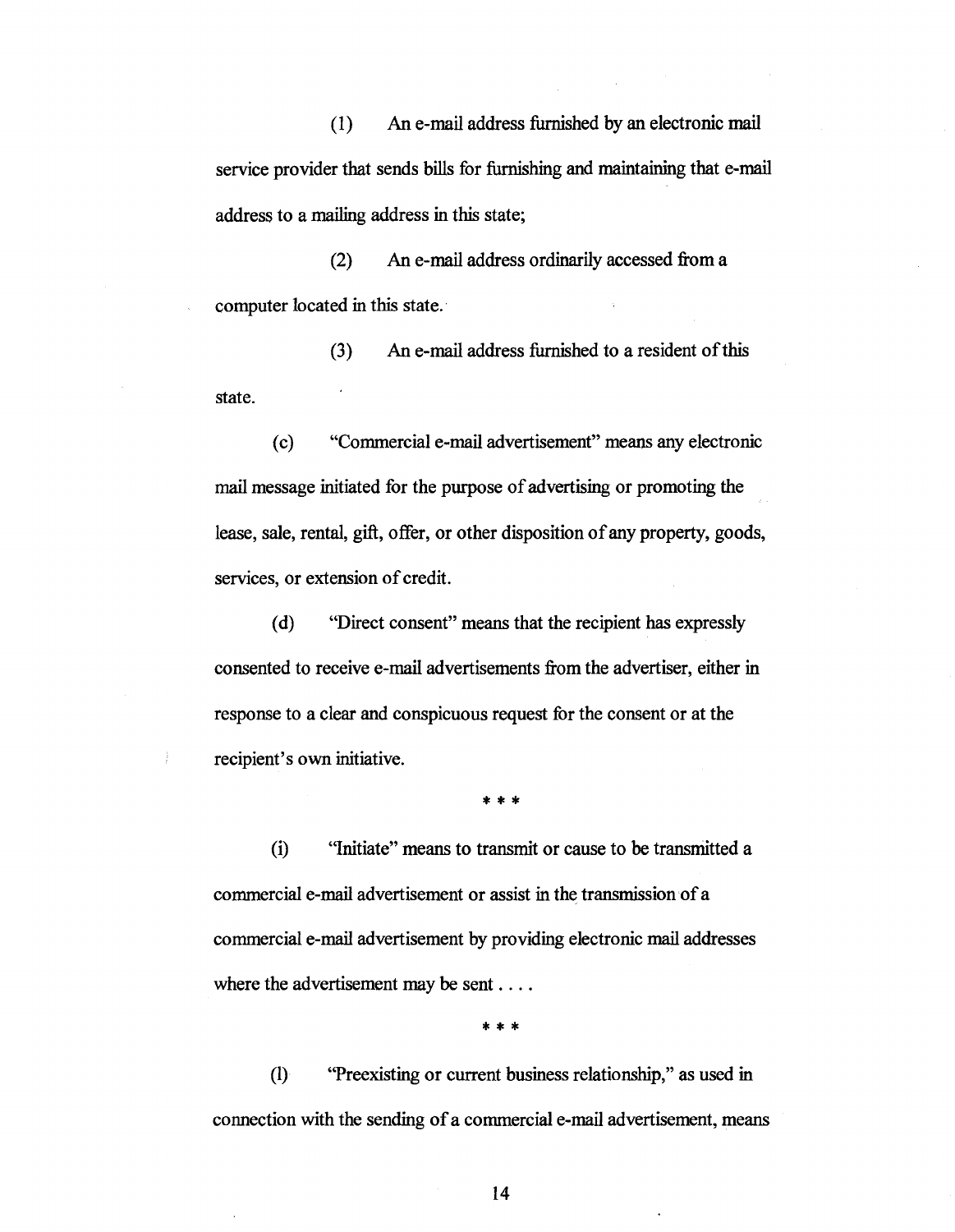that the recipient has made an inquiry and has provided his or her e-mail address, or has made an application, purchase, or transaction, with or without consideration, regarding products or services offered by the advertiser.

Commercial e-mail advertisements sent pursuant to the exemption provided for a preexisting or current business relationship shall provide the recipient of the commercial e-mail advertisement with the ability to "optout" from receiving further commercial e-mail advertisements by calling a toll-free telephone number or by sending an ''unsubscnbe'' e-mail to the advertiser offering the products or services in the commercial e-mail advertisement. This opt-out provision does not apply to recipients who are receiving free-email service with regard to commercial e-mail advertisements sent by the provider of the e-mail service.

\*\*\*

(0) "Unsolicited commercial e-mail advertisement" means a commercial e-mail advertisement sent to a recipient who meets both of the following criteria:

(I) The recipient has not provides direct consent to receive advertisements from the advertiser.

(2) The recipient does not have a preexisting or current business relationship, as defined in subdivision (1), with the advertiser promoting the lease, sale, rental, gift offer, or other disposition of any property, goods, services, or extension of credit.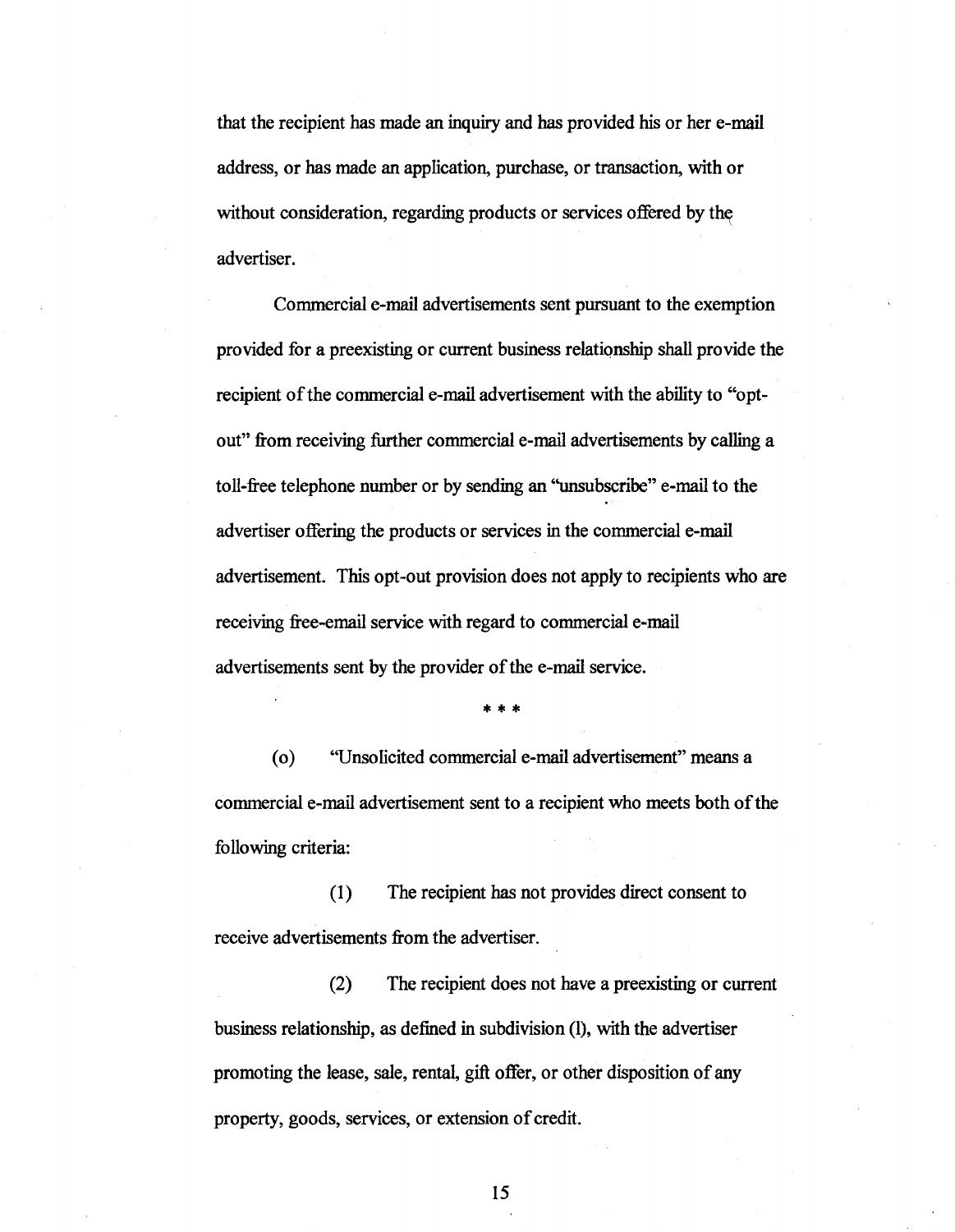Section 17529.2

Notwithstanding any other provision of law, a person or entity may not do any of the following:

(a) Initiate or advertise in an unsolicited commercial e-mail advertisement from California or advertise in an unsolicited commercial email advertisement sent from California.

(b) Initiate or advertise in an unsolicited commercial e-mail advertisement to a California electronic mail address, or advertise in an unsolicited commercial e-mail advertisement sent to a California electronic mail address.

\*\*\*

Section 17529.5

(a) It is unlawful for any person or entity to advertise in a commercial e-mail advertisement either sent from California or sent to a California electronic mail address under any of the following circumstances:

(1) The e-mail advertisement contains or is accompanied by a third-party's domain name without the permission of the third party.

(2) The e-mail advertisement contains or is accompanied by falsified, misrepresented, or forged header information. This paragraph does not apply to truthful information used by a third party who has been lawfully authorized by the advertiser to use that information.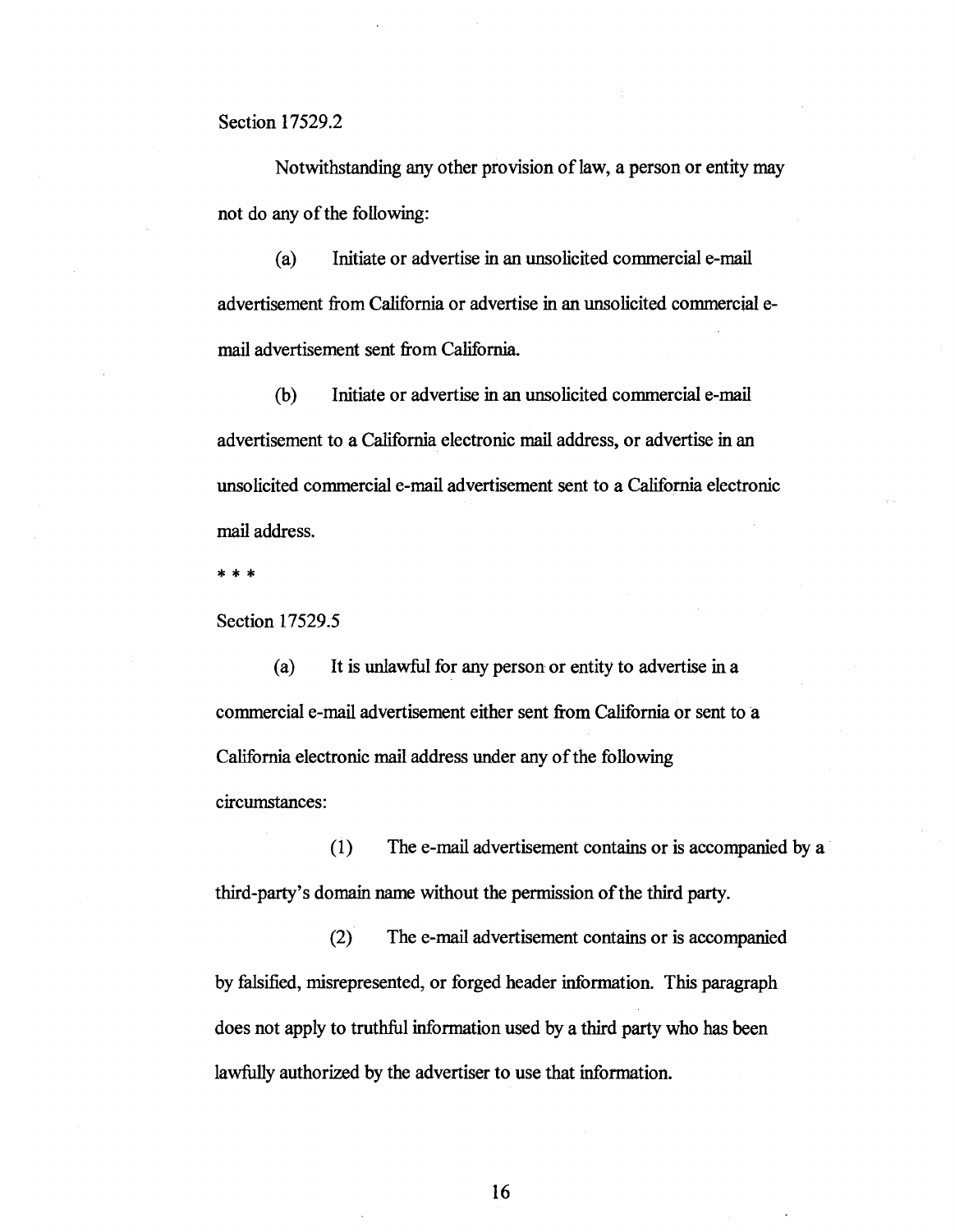(3) The e-mail advertisement has a subject line that a person knows would be likely to mislead a recipient, acting reasonably under the circumstances, about a material fact regarding the contents or subject matter of the message.

 $(b)(1)(A)$  In addition to any other remedies provided by any other provision of law, the following may bring an action against a person or entity that violates any provision of this section:

> (iii) A recipient of an unsolicited commercial email advertisement, as defined in Section 17529.1.

(B) A person or entity bringing an action pursuant to subparagraph (A) may recover either or both of the following:

(i) Actual damages.

(ii) Liquidated damages of one thousand dollars (\$1,000) for each unsolicited commercial e-mail advertisement transmitted in violation of this section, up to one million dollars (\$1,000,000) per incident.

(C) The recipient, an electronic mail service provider, or the Attorney General, if the prevailing plaintiff, may also recover reasonable attorney's fees and costs.

\*\*\*

(2) If the court finds that the defendant established and implemented, with due care, practices and procedures reasonably designed to effectively prevent unsolicited commercial e-mail advertisements that are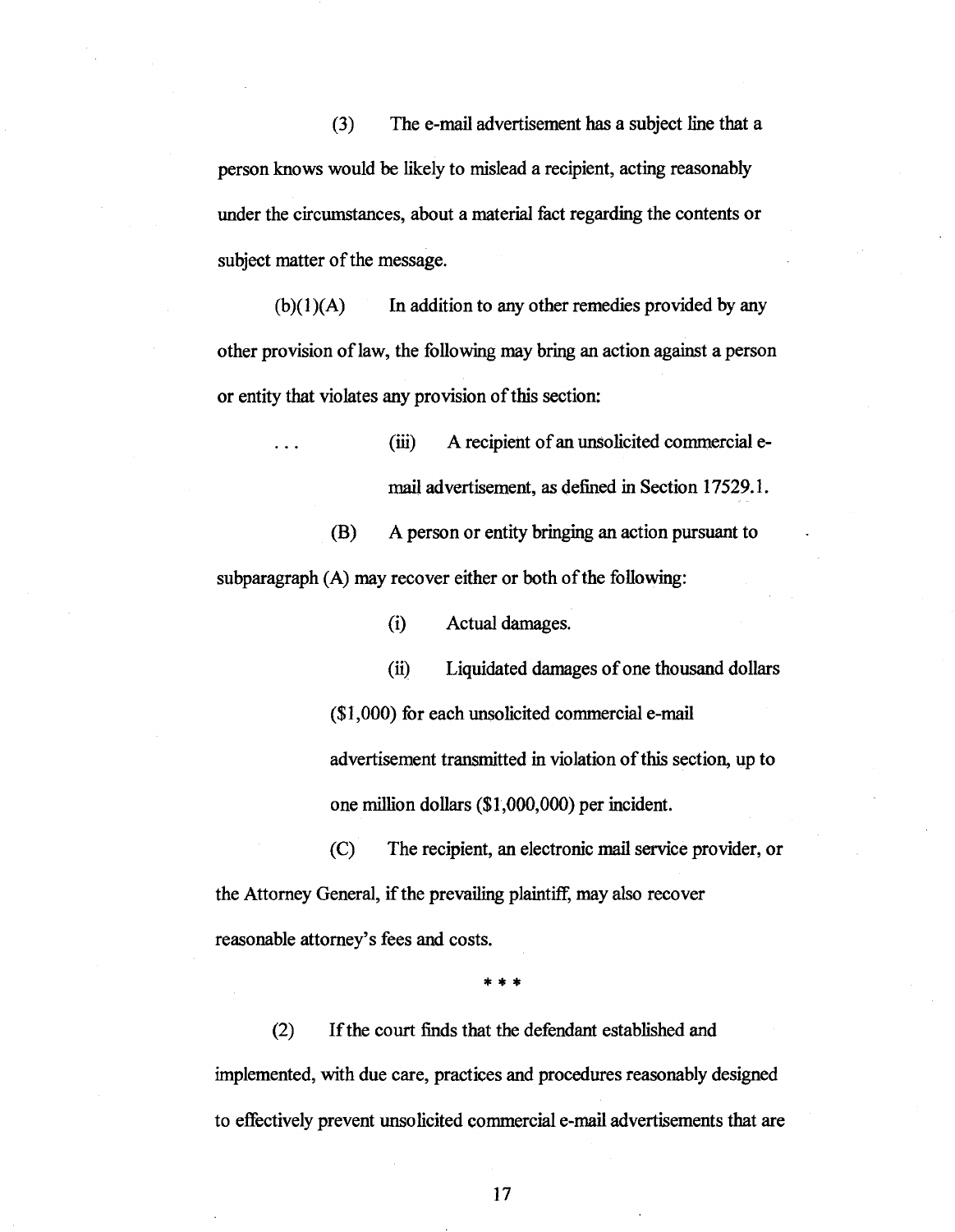in violation of this section, the court shall reduce the liquidated damages recoverable under paragraph (l) to a maximum of one hundred dollars (\$100) for each unsolicited commercial e-mail advertisement, or a maximum of one hundred thousand dollars (\$100,000) per incident.

(3)(A) A person who has brought an action against a party under this section shall not bring an action against that party under Section 17529.8 or 17538.45 for the same commercial e-mail advertisement.as defined in subdivision (c) of section 17529.1.

\*\*\*

### Section 17529.8

(a)(l) In addition to any other remedies provided by this article or by any other provisions of law, a recipient of an unsolicited commercial email advertisement transmitted in violation of this article, an electronic mail service provider, or the Attorney General may bring an action against an entity that violates any provision of this article to recover either or both of the following:

(A) Actual damages.

(B) Liquidated damages of one thousand dollars (\$1,000) for each unsolicited commercial e-mail advertisement transmitted in violation of Section 17529.2, up to one million dollars (\$1,000,000) per incident.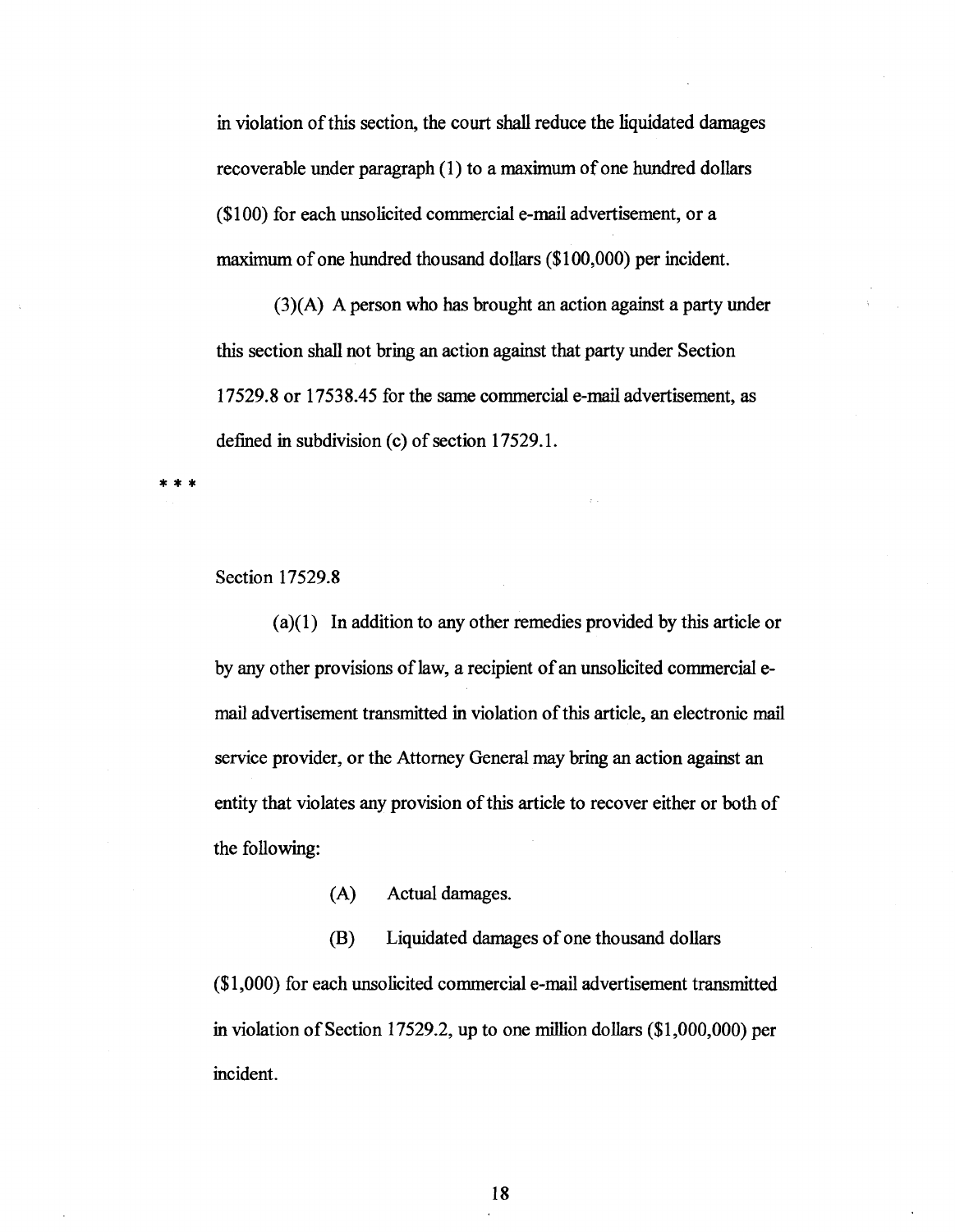(2) The recipient, an electronic mail service provider, or the Attorney General, if the prevailing plaintiff, may also recover reasonable attorney's fees and costs.

\*\*\*

(b) If the court finds that the defendant established and implemented, with due care, practice and procedures reasonably designed to effectively prevent unsolicited commercial e-mail advertisements that are in violation of this article, the court shall reduce the liquidated damages recoverable under subdivision (a) to a maximum of one hundred dollars (\$100) for each unsolicited commercial e-mail advertisement, or a maximum of one hundred thousand dollars (\$100,00) per incident.

Section 17538.5

(a) It is unlawful in the sale or offering for sale of consumer goods or services for any person conducting, any business in this state which utilizes a post office box address, a private mailbox receiving service, or a street address representing a site used for the receipt or delivery of mail or as a telephone answering service, to fail to disclose the legal name under which business is done and, except as provided in. paragraph (2) of subdivision (b), the complete street address from which business is actually conducted in all advertising and promotional materials. including order blanks and forms. Any violation of the provisions of this section is a misdemeanor punishable by imprisonment in the county jail not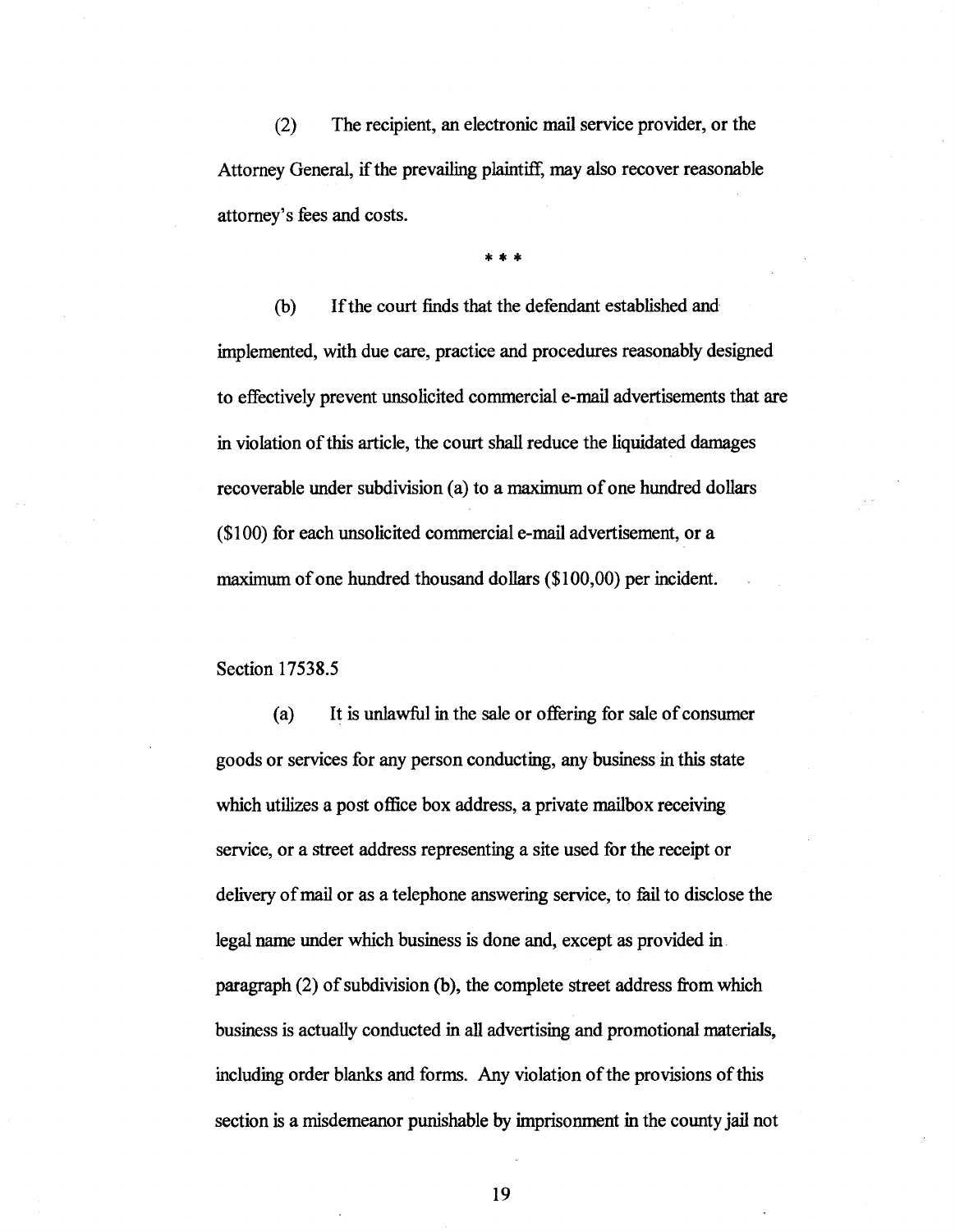exceeding six months, or by a fine not exceeding two thousand five hundred dollars (\$2,500), or both.

#### *There Is No Federal Preemption*

The Court also held that Plaintiff's first cause of action for violation of Business & Professions Code Section 17529 *et seq.* is not pre-empted under federal law, for the reasons set forth on the record which are incorporated herein by reference without repeating. As its "objection" to the tentative statement of decision, Defendant argues further with additional authorities cited for the proposition that the California anti-spam statute is preempted by federal law, known as CAN-SPAM, 15 U.S.C. §7701 *et seq.* This further argument does not lead the Court to a difference conclusion, and the Court finds that Plaintiffs claim is not preempted by federal law.

That the California statute is *not* preempted by federal law is supported by Asis Internet Services v. Consumerbargaingjveaways LLC (N.D. Cal. 2009) 622 F.Supp.2d 935; Asis Internet Services v. Subscriberbase Inc. (N.D. Cal. 2009) 2009 U.S. Dist. LEXIS 112852; Asis Internet Services v. Vistaprint USA Inc. (N.D. Cal. 2009) 617 F.Supp.2d 989; see also Ferguson v. Friendfinders Inc. (2002) 94 cAL.aPP.34TH 1255, 1267-1268 ("We find that California has a substantial legitimate interest in protecting its citizens from the harmful effects of deceptive UCE [unsolicited commercial e-mail]"). Congressional legislative history reflects that "a State law prohibiting fraudulent or deceptive headers, subject lines, or content in commercial e-mail would not be preempted." S. Rep. No. 108-102.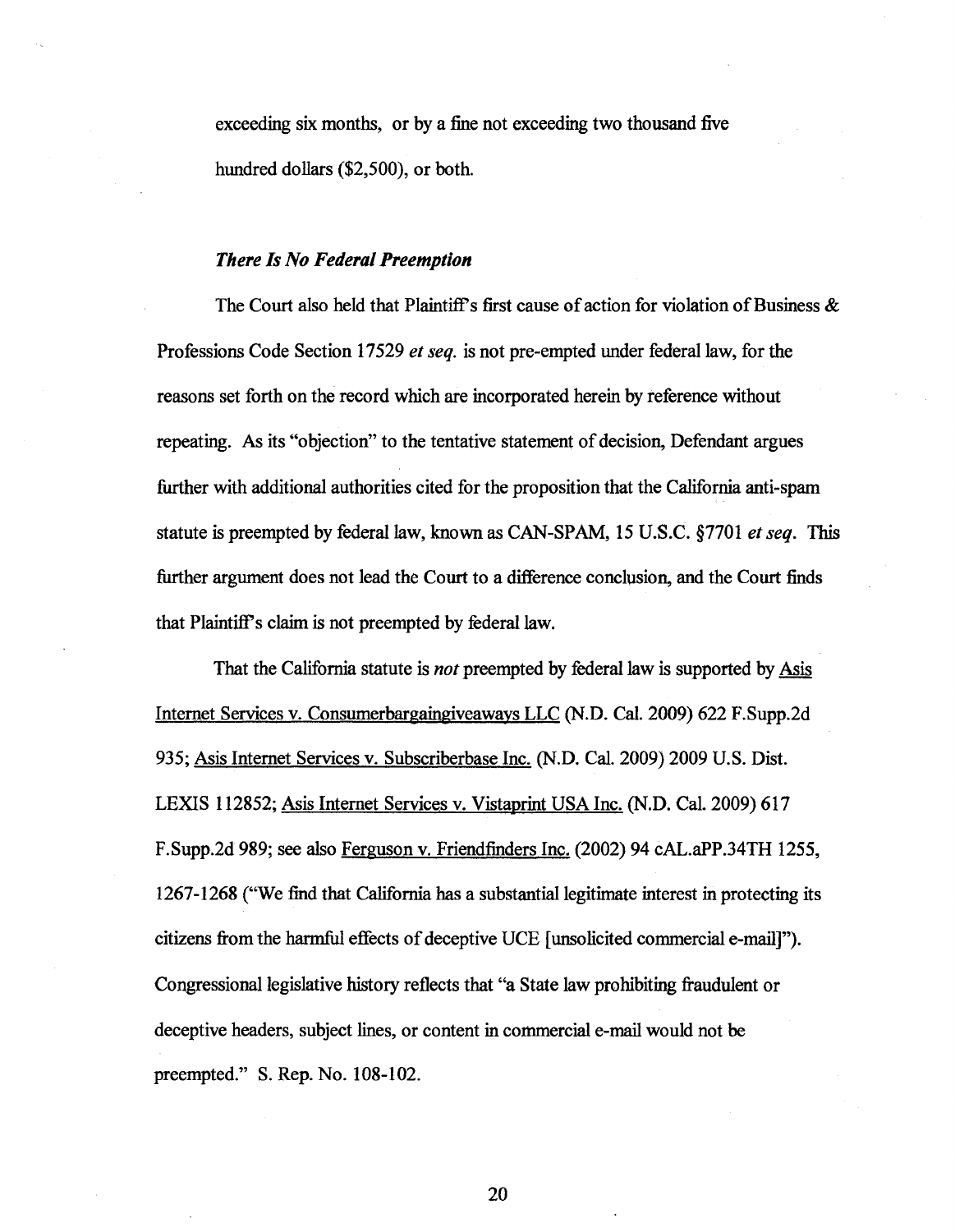Defendants assert that the Ninth Circuit decision in Gordon v. Virtumundo Inc.  $(9<sup>th</sup>$ cir. 2008) 575 F.3d 1040, supports its assertion of preemption. It does not demonstrate preemption as to Plaintiff's claims herein. First, the Ninth Circuit in Gordon was applying Washington State law, which is *not* the same as our California statute. For example, the Washington State statute, Wash. Rev. Code §19.190.01O *et seq.,* does not require that the ''initiator'' of the spam email *know* that it is false or misleading, and does not require that any false information or misrepresentation be *material.* Second, the Ninth Circuit in Gordon held that Gordon's claim was not for a deceptive or fraudulent practice, because he was able to easily trace and identify the actual owner of the domain names used and the sending of the emails. Gordon, at p. 1064. The Ninth Circuit explicitly distinguished the sort of claim - as alleged by Plaintiff Balsam - which *would* be exempt and *not* subject to federal preemption:

Nothing contained in this claim [by Gordon] rises to the level of "falsity or deception" within the meaning of the CAN-SPAM Act's preemption clause. Gordon offers no proof that any headers have been altered to impair a recipient's ability to identifY, locate, or respond to the person who initiated the e-mail. Nor does he present evidence that Virtumundo's practice is aimed at misleading recipients as to the identity of the sender.

Gordon, at p. 1064. Plaintiff Balsam *has* proven that Defendant Trancos intentionally undertook efforts to impair a recipient's ability to identifY, locate, or respond to it as the initiator of the email, and that it intended to hide itself from identification by recipients as the sender.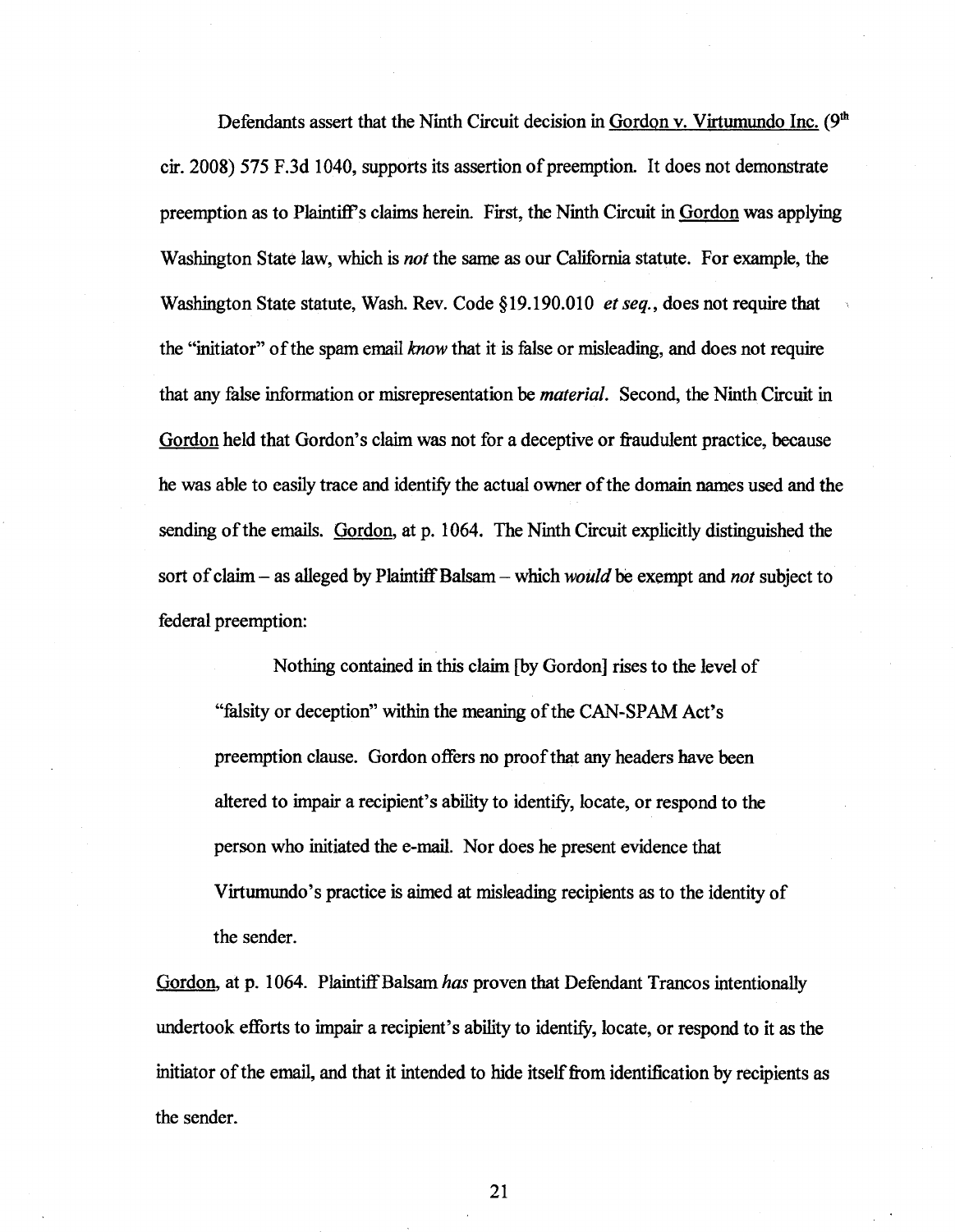### *Legal Analysis*

The evidence reflects that Defendant Brian Nelson was acting at all relevant times as an officer and employee of Defendant Trancos Inc. in regard to the subject transactions, and thus liability and responsibility reposes in the corporation and not in Defendant Nelson individually.

Plaintiffhas demonstrated by a preponderance of the evidence that his email is a California email as defined in Section 17529.1(b), that the eight emails he received from Defendant Trancos are commercial email advertisements as defined in Section 17529.1(c), that Plaintiff did *not* give direct consent to receive commercial email advertisements from· any of these eight advertisers nor from Trancos nor from Hi-Speed Media nor from Give Away Cafe.com as defined in Section 17529 .1 (d), that Defendant Trancos initiated the eight emails sent to Plaintiff as defined in Section 17529.1(i), and that Plaintiff had no preexisting or current business relationship with any of the eight advertisers whose products or services were the subject of the eight emails as defined in Section 17529.1(1).

Even if there had been a preexisting or current business relationship, Defendant Trancos did not comply with the opt-out requirements of Section 17529.1(1), nor did the eight advertisers. The statute requires that there be an opportunity to opt-out by calling a toll-free number or "by sending an unsubscribe e-mail to the advertiser offering the products or services in the commercial e-mail advertisement". *None* of the eight emails provided a toll-free number to call to opt-out. *Seven* of the eight emails did not provide the ability to send an ''unsubscribe'' email *to the advertiser* of the product or service advertised in the email. Only the email for eHarmony nominally provided a link to eHarmony. Defendants presented no evidence that clicking the opt-out on the email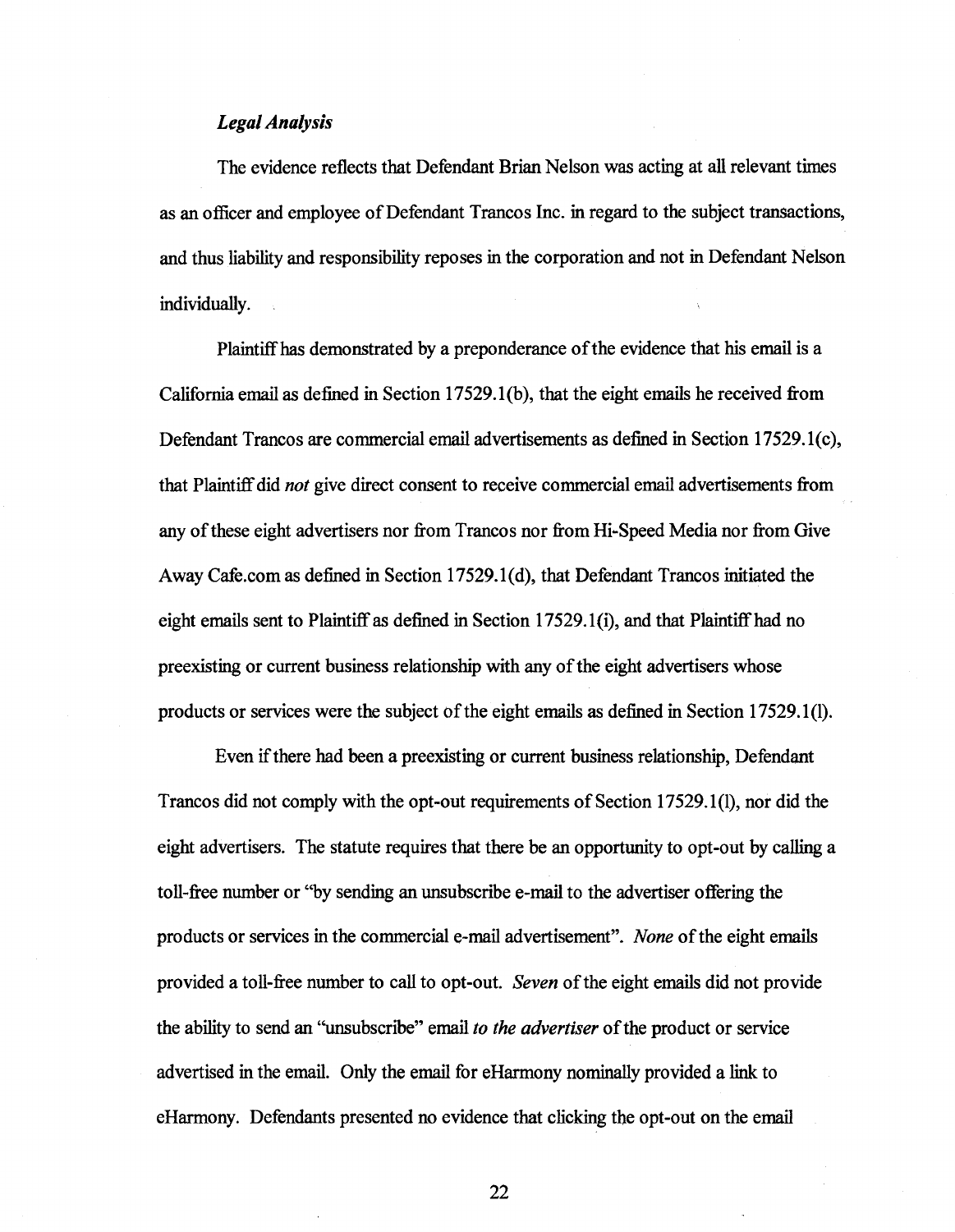would have sent an unsubscribe message *to the advertiser.* Trancos was not the advertiser because it was not selling any product or service advertised in the email- the same is true for Hi-Speed Media.

Plaintiff has asserted that Email #1 violates Section 17529.5(a)(3) for having a false subject line, in that the representation, "Get paid 5 dollars for 1 survey", is false. Yet, Section 17529.5(a)(3) requires "that a person knows" it "would be likely to mislead a recipient". Plaintiff did not prove by a preponderance of the evidence that Trancos or its officers (such as Nelson) actually *knew* this was a false statement or was misleading.

Plaintiffhas asserted that all eight emails violate Section 17529.5(a)(2) because of ''falsified, misrepresented, or forged header information". There is no evidence that header information was forged. Rather the issue is whether it is falsified or misrepresented. Other than the email for eHarmony, which does state that it is from eHarmony, the seven other emails do not truly reveal who sent the email. Thus the sender information ("from") is misrepresented. All of these emails came from Defendant Trancos, but none of the emails disclose this in the header (or the body or the opt-out). The emails were sent on behalf of eight different advertisers, i.e., purveyors of good and service, but only eHarmony was a real company. The rest of the "senders" identified in the headers of the other seven emails do not exist or are otherwise misrepresented, namely Paid Survey, Your Business, Christian Dating, Your Promotion, Bank. Wire Transfer Available, Dating Generic, and Join Elite In those same headers reflecting the "from" line of the email, the referenced sender email is a non-existence entity using a nonsensical domain name reflecting no actual company, namely misstepoutcome.com,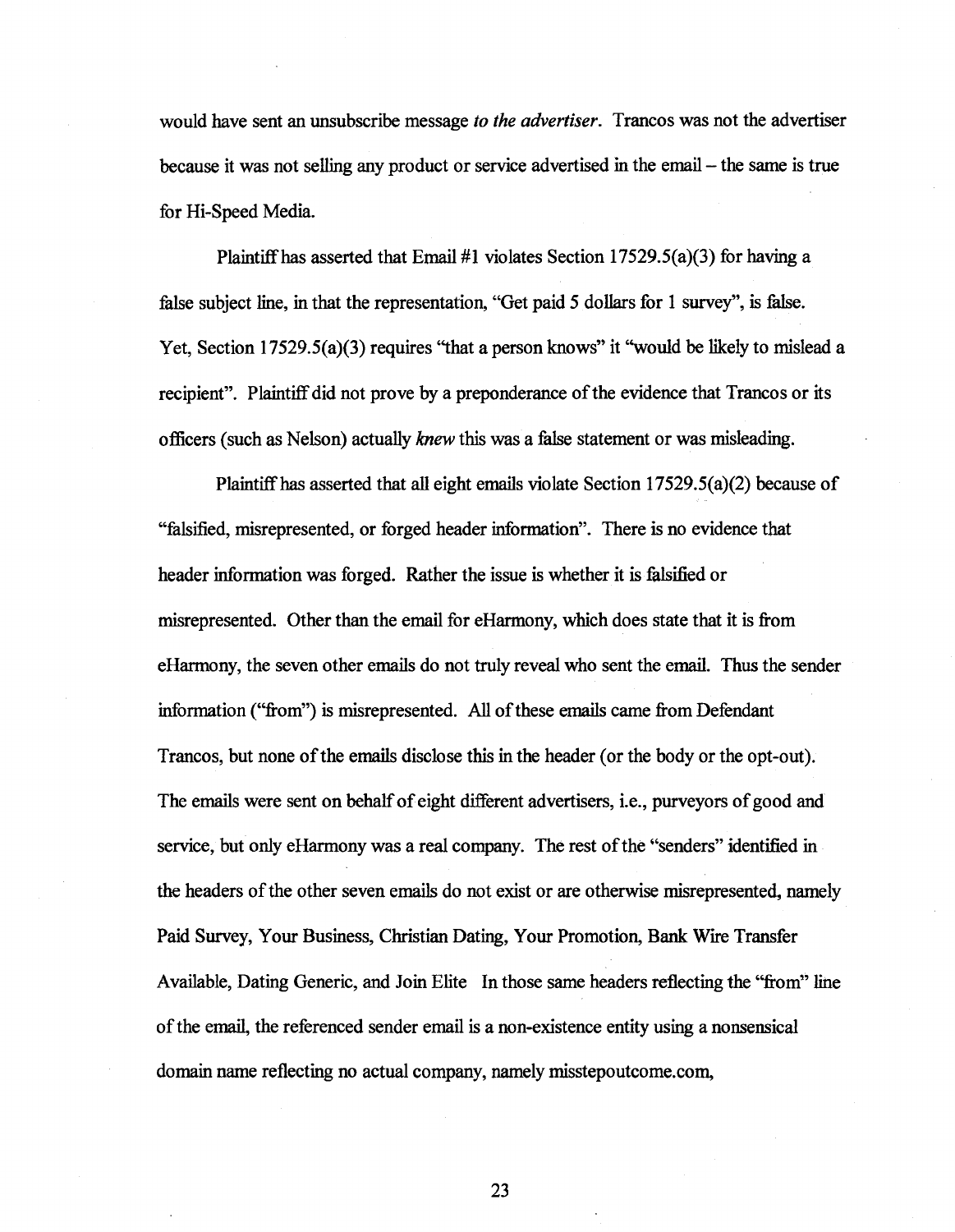modalworship.com, moussetogether.com, mucousmarquise.com, minuteprovenance.com, mythicaldumbwaiter.com, and nationalukulele.com.<sup>2</sup>

Accordingly, Plaintiff would be entitled to "liquidated damages"<sup>3</sup> against Defendant Trancos Inc. pursuant to Section  $17529.5(b)(1)(B)$  of \$7000.00 (seven spam multiplied by \$1000).

Alternatively, Plaintiff has proven by a preponderance of the evidence that each of these eight emails constituted an unsolicited commercial e-mail advertisement as defined in Section 17529.1(0). Plaintiffhas demonstrated that Defendant Trancos violated Section 17529.2 by initiating spam to a California email (and also sent from California).

Accordingly, based upon the identical evidence and allegations, Plaintiff would be entitled

<sup>3</sup> In its "objection" to the tentative decision, Plaintiff argues extensively that the award should be called liquidated damages and not a penalty. In this case, there is no material distinction, i.e., the liquidated damages are the same as a statutory penalty. "Liquidated damages" consisting of a fixed sum with no demonstrate that the fixed amount is a fair approximation of probable damages for a violation or breach is the same as a "penalty" under the law. See Ridgley v. Topa Thrift & Loan Assn. (1998) 17 Cal.4th 970, 977. Here, there is no evidence and no legislative history reflecting that the \$1000 amount in the "liquidated damages" provision is calculated based upon anticipated damages that one would actually incur for a violation of the statute; rather it is simply a fixed penalty. Further, despite its extensive argument, Plaintiff points to no substantive or material difference as to the effect in this case if the Court calls it a penalty or calls it liquidated damages.

<sup>&</sup>lt;sup>2</sup> This Court acknowledges that the California Supreme Court presently has pending a decision, upon certification by the Ninth Circuit, to answer the following question of law: "Does sending unsolicited commercial email advertisements from muhiple domain names for the purpose of bypassing spam filters constitute falsified, misrepresented, or forged header infromation under Cal. Bus & prof. Code §  $17529.5(a)(2)$ ?" (S169195.) In our case, the issue is not just sending of spam through multiple domain names, but that the "sender" names (or domain names used) do not represent any real company, and cannot be readily traced back to the true owner/sender. Contrary to the assertion by Defendant, the same cannot be said of use of email from "aol.com" or "comcast.net" or "google.com" because those all reflect a real existing company that actually does business.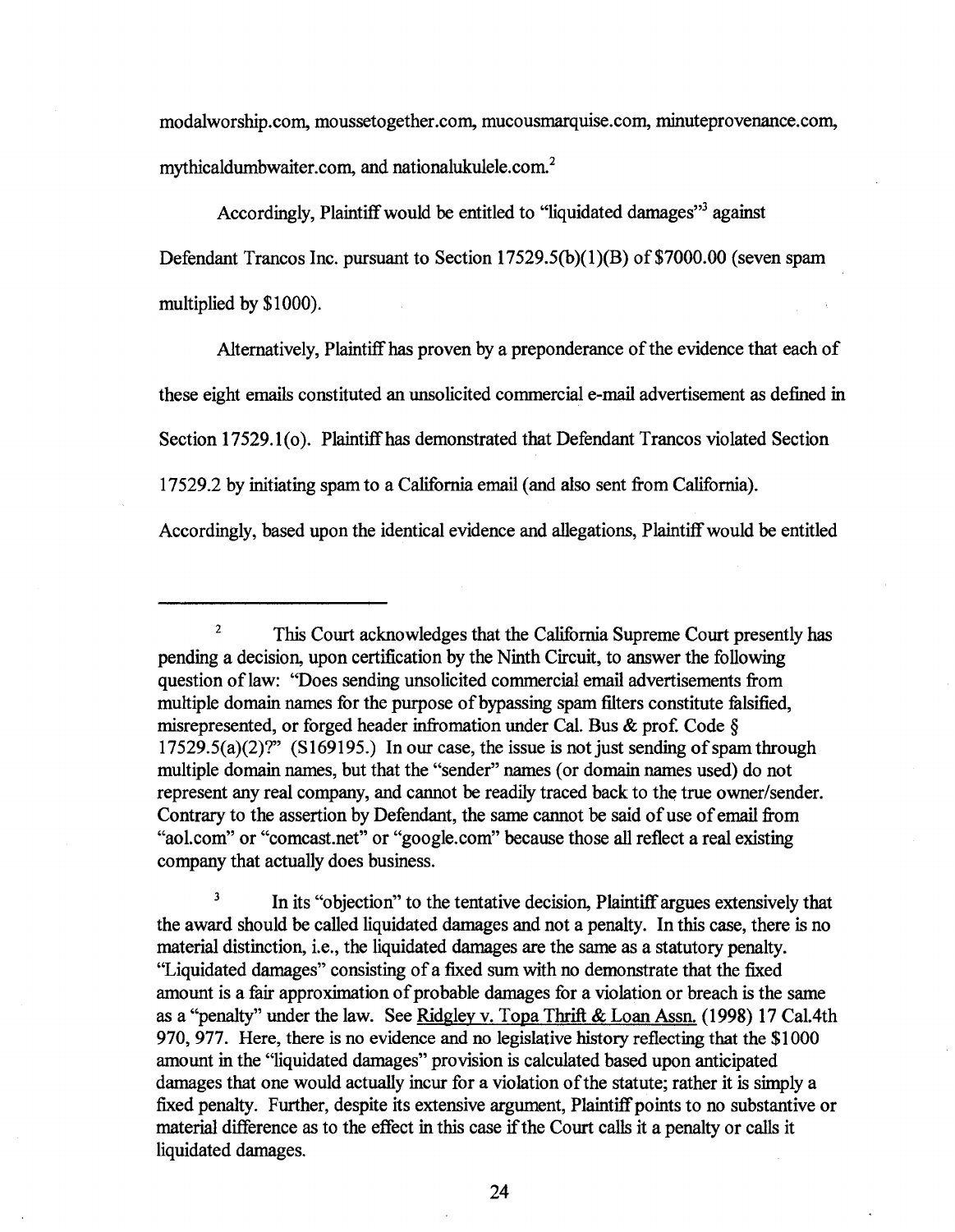to a (non-duplicative) remedy of a monetary penalty of \$8000.QO (8 spam emails muhiplied by \$1000).

As Plaintiff is required by law to only receive damages or penalties under one of these two anti-spam statutes, as its primary claim was under Section 17529.5, the Court will only award the lesser amount of \$7000.00.

The statutes provide a mitigation clause if the defendant established and implemented, with due care, practices and procedures reasonably designed to effectively prevent spam. See §17529.5(b)(2) and §1759.8(b). Defendant has failed to demonstrate the elements of the mitigation clause by a preponderance of the evidence. Indeed, the evidence reflects that Trancos intentionally and affirmatively established practices and procedures to avoid all human contact, avoid the ability of members of the public to contact Trancos directly to stop the sending of emails, and avoid members of the public even *knowing* who actually sent the emails.

Although not the basis of a claim, Plaintiff presented evidence that Trancos violated Section 17538.5 by giving a phony name for a nonexistence company as the business name for its UPS Store private mailbox address listed on each of the eight emails sent to Plaintiff, in that the mailbox was registered under the name of USAProductsOnline.com. This further denigrates any assertion that Defendant was acting with due care and design to avoid sending spam.

IT IS HEREBY ADJUDGED AND ORDERED that Defendant Trancos Inc. is liable to Plaintiff Daniel L. Balsam on the first cause of action for violation of the Business & Professions Code, and Plaintiffis awarded statutory "liquidated damages" of\$7000.00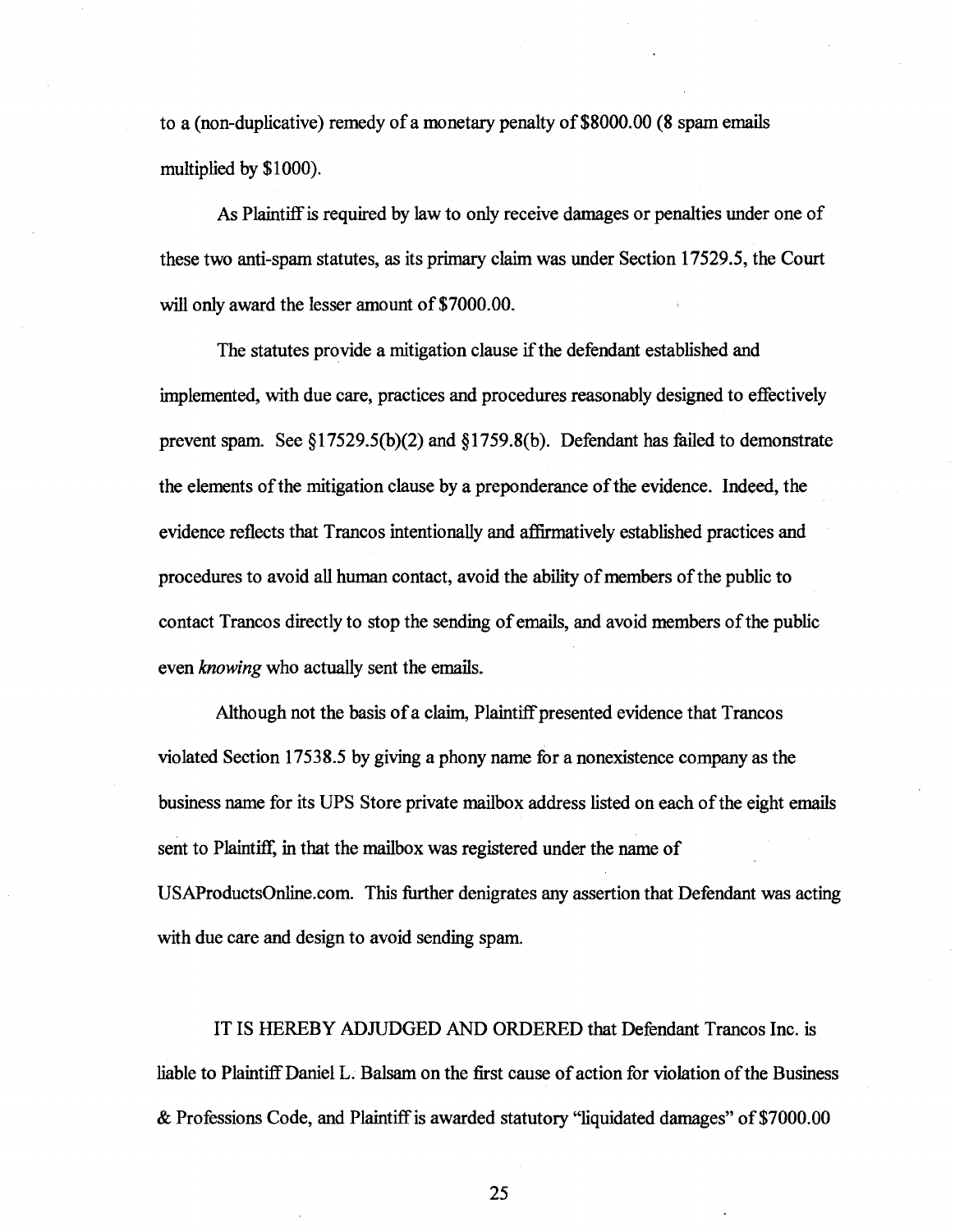against Defendant Trancos Inc. The third cause of action for declaratory relief is DENIED AND DISMISSED AS MOOT. Defendant Trancos Inc. is not liable to Plaintiff Daniel L. Balsam on the second cause of action for violation of the Consumers Legal Remedies Act, and Plaintiff shall take nothing thereon. Defendant Brian Nelson is not liable to Plaintiff Daniel L. Balsam on any cause of action, and Plaintiff shall take nothing from Defendant Brian Nelson. No punitive damages are awarded to Plaintiff as Plaintiff has not presented actual damages by a preponderance of the evidence, and there is no statutory right to punitive damages for violation of the Business & Professions Code sections at issue here. Plaintiff is deemed the prevailing party as to Defendant Trancos Inc. and entitled to recovery of reasonable attorneys' fees and costs, pursuant to timely filing and service of a Memorandum of Costs and a Motion for Award of Attorneys' Fees.

DATED: March 10, 2010

MARIE S. WEINER JUDGE OF THE SUPERIOR COURT